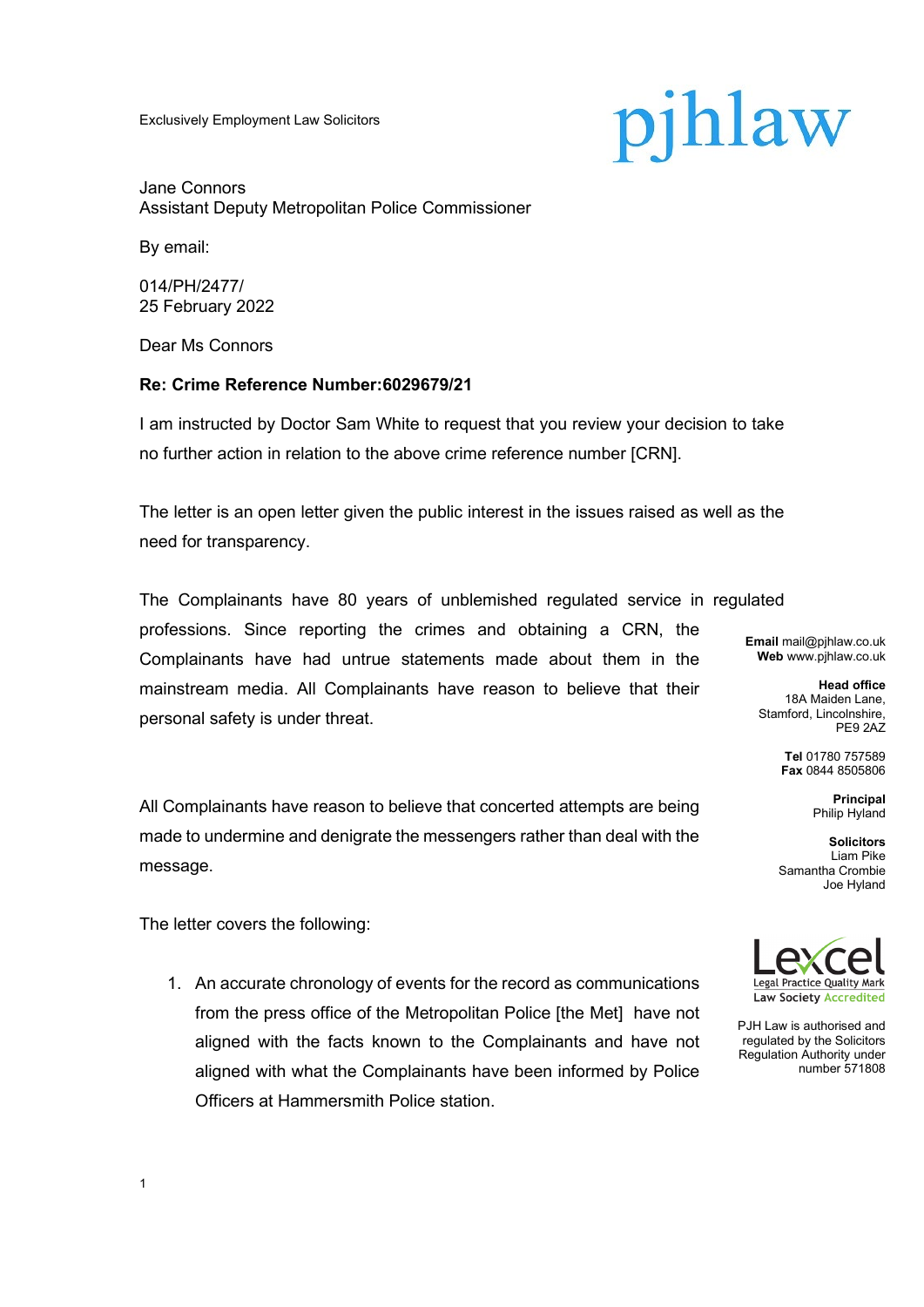- 2. Whether the evidential threshold was met for the Met to take action.
- 3. A rebuttal of statements made by the Met. The statements made by the Met in our view are designed to frame the CRN and the Complainants in a particular way.
- 4. Whether any Police Officers have misconducted themselves by their actions and or omissions.

## **1. Chronology:**

Your press release is inaccurate as to what crimes were reported and what evidence was supplied.

- 1. On 20 December 2021 Doctor Sam White, Philip Hyland, Solicitor, Mark Sexton, retired Police Officer, and Lois Bayliss, Solicitor, [the Complainants] attended Hammersmith Police Station. The crimes of serious misconduct in public office, gross negligence causing injury and death, and or corporate manslaughter were reported. The reported crimes covered the government's response to the pandemic declared by the WHO in March 2020. The details of the reported crimes in summary were:
	- a. Scientists in the UK being complicit in and or assisting with the creation of a gain of function spike protein in Wuhan, China. The creation of such a spike protein breaches International Conventions on bioweapons.
	- b. A grossly negligent failure by government to evidence that a virus has been purified and isolated.
	- c. The grossly negligent authorisation and use of PCR and LFT tests as a method to identify whether an individual has a live SARS CoV2 infection.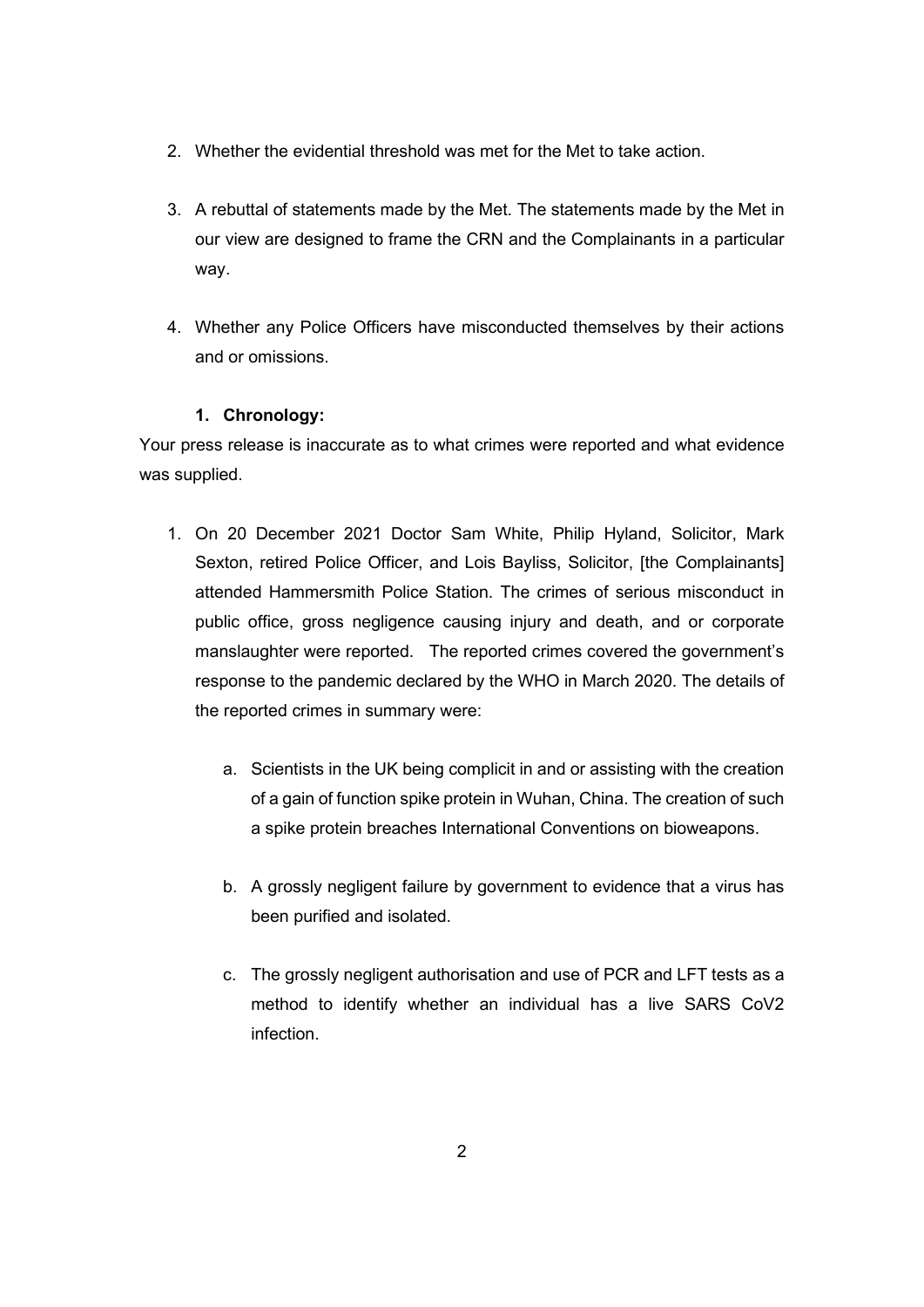- d. The requirement to take LFT and or PCR tests without clinical diagnosis to access goods and services in breach of the fundamental human right to decline a medical intervention without penalty.
- e. The grossly negligent presentation of data which had the effect of inflating the material risk posed by SARS CoV2.
- f. The grossly negligent and unprecedented use of non-pharmaceutical interventions such as lockdowns which had little or no benefit but caused harm, loss, suffering and death.
- g. The grossly negligent and or corrupt suppression of safe and effective therapeutics such as Ivermectin and HCQ and Zinc. Safe and effective alternatives were suppressed in order to maintain the declared emergency status as well as pave the way for emergency use authorised SARS CoV2 injections.
- h. The grossly negligent failure to communicate the benefits of Vitamin D and or the immune system. The NICE Covid-19 rapid guidance stating that Vitamin D should not be used solely to treat Covid-19, except as part of a clinical trial. Clinical trials for Vitamin D were not undertaken or funded. It is clear that Vitamin D deficiency translates to increased morbidity and mortality in Covid-19 patients.
- i. The misuse of clinical pathways such as Remdesivir and Midazolam.
- j. The misuse and abuse of government communications, nudging and psychology which had the reasonably foreseeable impact of causing psychiatric harm and division within England and Wales.
- k. Abuse of statutory powers by the GMC to silence Doctors who spoke out against the harms being caused and the risks posed to patients.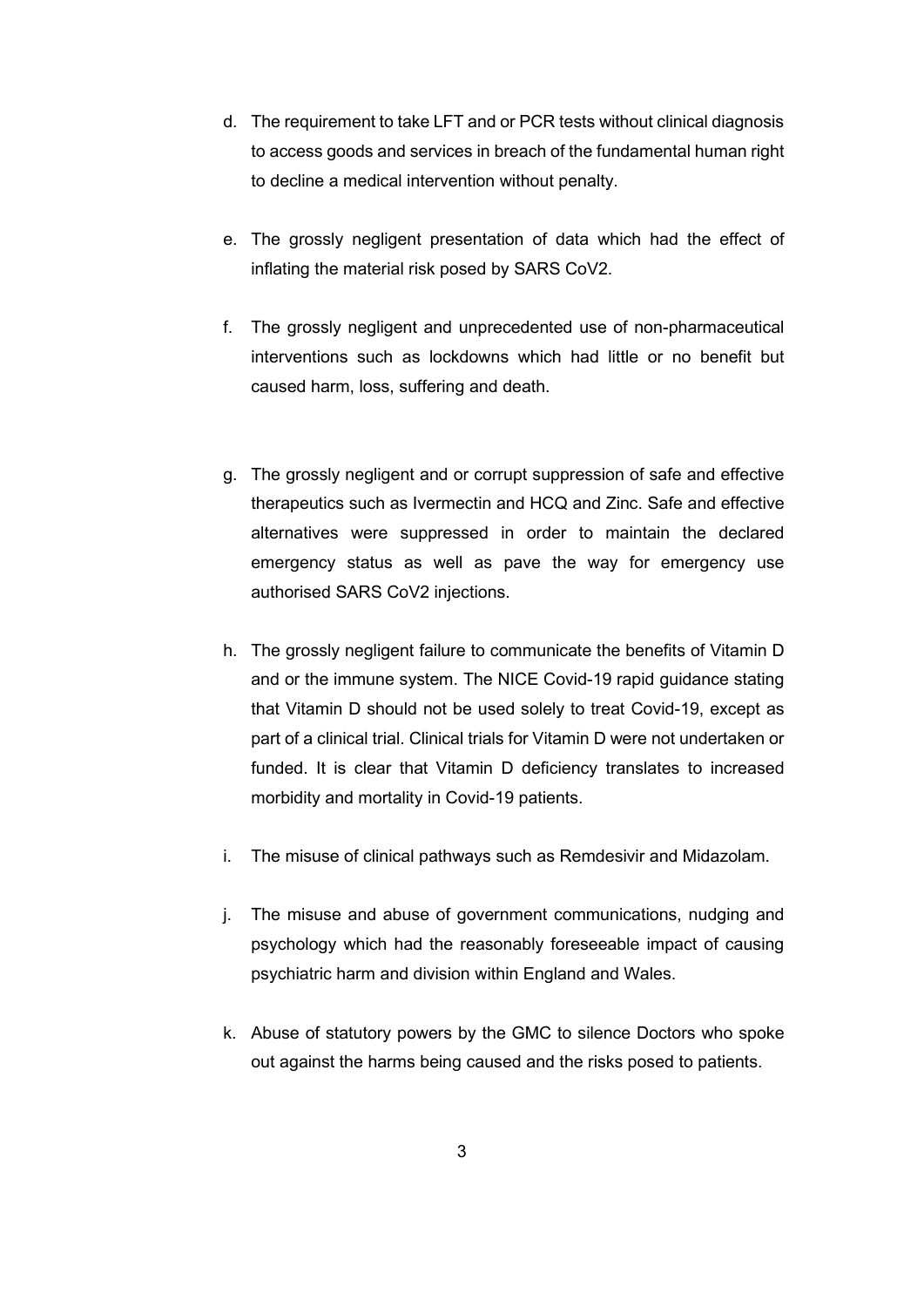- l. The negligent authorisation and roll out of the SARS CoV2 injections where the regulator has failed to act on known and realised risks and taken no or inadequate steps to suspend authorisation to investigate those risks.
- m. That the conflicts of interest of those making decisions suggested corruption at worst and undue influence at best. The Police were requested to investigate direct and indirect financial interests of those making the decisions. A report was made that information had been received by one Complainant that one cabinet minister is said to have borrowed £500,000.00 from a Russian Investment Bank to buy Moderna shares in 2019.
- n. That the Guidance on the SARS CoV2 injections issued by the Department of Health and Social Care unlawfully breached the fundamental human right of every citizen resident in England and Wales. The breach was the unlawful fettering of each citizen's right to decline treatment without penalty. The Guidance inverted the human rights of citizens by requiring a citizen to request an exemption from having an injection. An exemption was very difficult to obtain. The position in law is that the clinician has to ask the citizen for consent for a medical intervention. Exemption from all medical interventions is the default position. The Guidance therefore exerted unlawful third party influence on citizens to have an injection that many citizens did not want or need. Many care home and NHS workers had the injection to keep a job. This pressure and unlawful undue influence caused psychiatric injury, harm and or economic losses.
- 2. Perpetrators were named to the Police Officer and a request was made to investigate any links those perpetrators had with Common Purpose, the freemasons and the World Economic Forum as the Complainants had cogent information that all these groups were complicit.
- 3. Having heard the evidence the Police Officer was satisfied on the balance of probabilities that crimes had been committed and issued a CRN.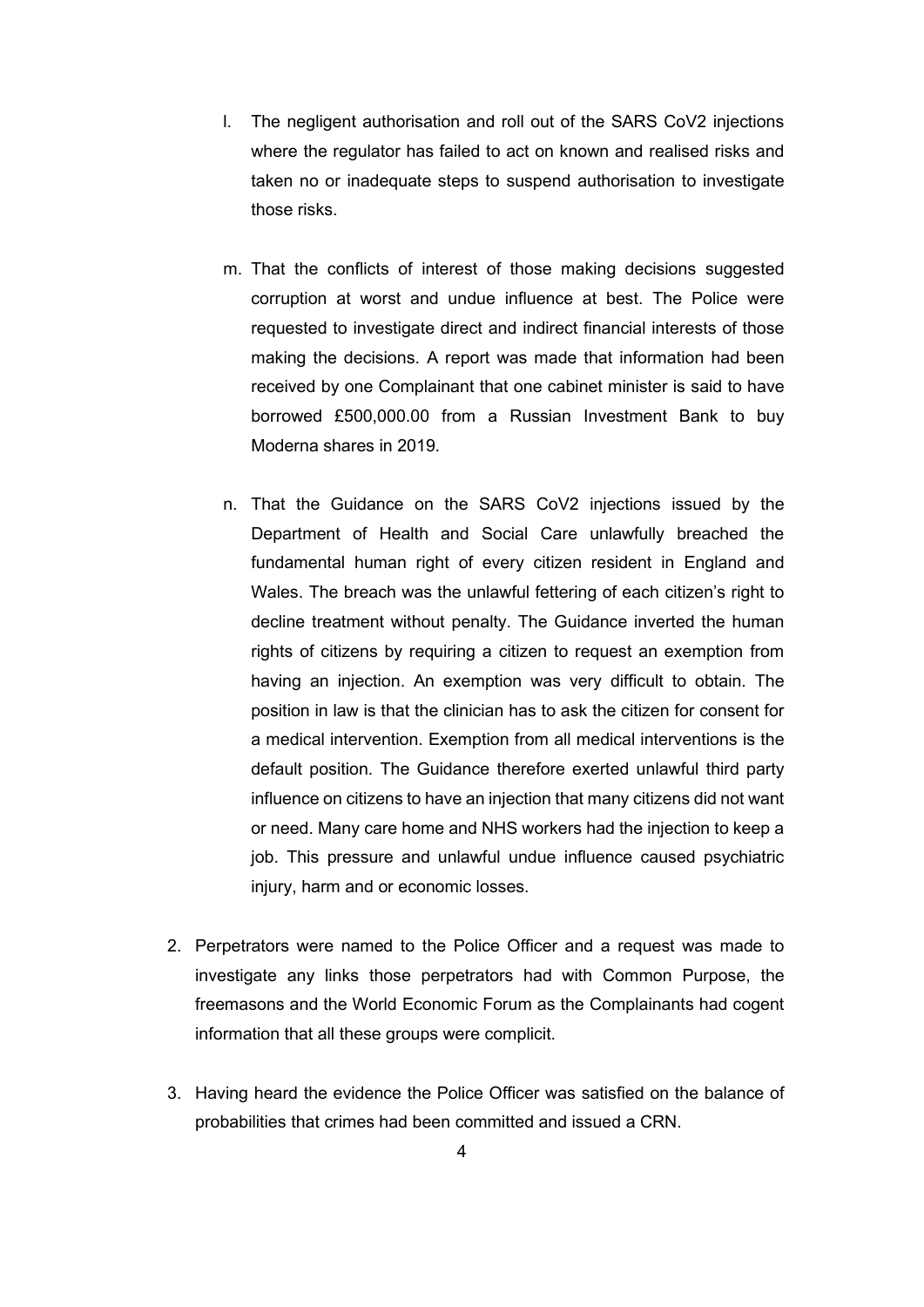- 4. Contrary to what has been reported by the Metropoliltan Police, the BBC, Full Fact and Reuters no evidence was handed over on 20 December 2021 other than a list of names of witnesses who had agreed that they could be contacted to give the Police information. These witnesses included Robert F Kennedy Junior, Doctor Peter McCullough, Doctor Pierre Kory, Professor Sucharit Bhakdi and over 40 other eminent academics, scientists and clinicians.
- 5. On 24 December 2021 the Complainants were supplied with a secure Metropolitan Police document upload facility [DUF] by a Detective from Hammersmith CID. This upload facility is still open as at 25 February 2022.
- 6. On 5 January 2022 Mark Sexton attended Hammersmith Police station and verbalised the details of the reference made to the International Criminal Court [ICC] by Mark Sexton and others on 6 December 2021 under ICC reference number: OTP-CR-473-21. Mark Sexton made reports of breaches of International law and Convention Rights. A further 21 offences were identified and recorded. 1100 pages of evidence were also accepted by the detectives. Perpetrators were named including media organisations who have suppressed the facts and smeared those who have questioned the narrative. Mark Sexton was informed by the Police Officers that this was one of the biggest crimes recorded and investigations were ongoing. Mr Sexton was also informed that the investigation is so big that outside agencies would be considered for some of the investigative work.
- 7. On 13 January 2022 Mark Sexton attended Hammersmith Police station and handed in 115 witness statements. Mark Sexton was informed by a member of CID that a Detective Chief Inspector was in charge of the investigation.
- 8. On 25 January 2022 PJH Law Solicitors wrote to Cressida Dick, Met Commissioner, requesting that an adequate number of Police Officers should be assigned to the CRN and pointing out a number of conflicts of interest at the senior level of the Met and requesting that those identified as having a conflict have no access to the CRN file and take no decisions in relation to the CRN.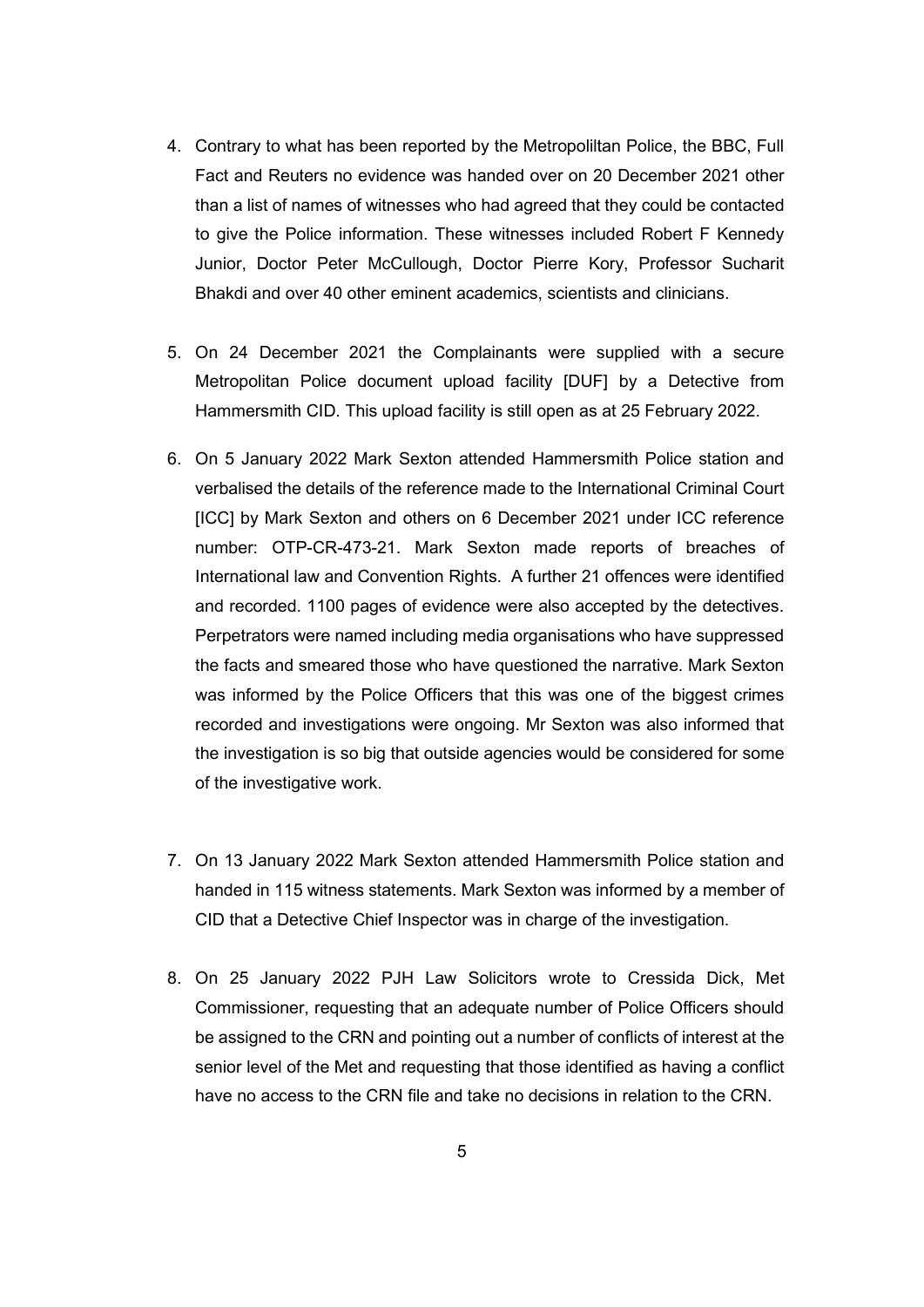- 9. On 27 January 2022 the Complainants and JJ, a journalist and researcher, attended Hammersmith Police station and verbalised in more detail the suppression of HCQ and zinc.
- 10. On 28 January 2022 Mark Sexton submitted a lengthy complaint to the IOPC against Warwickshire Police Force, the Met, and West Midlands Police. This complaint was acknowledged on 4 February 2022. The IOPC sent the complaint to the three forces on the same day and the Police forces were given 15 working days until 28 February 2022 to respond.
- 11. On 7 February PJH Law Solicitors wrote to Hammersmith CID stating that there was sufficient evidence to arrest, caution and interview a very senior Police Officer at the Met for serious misconduct in public office.
- 12. On 10 February 2022 Philip Hyland from PJH Law Solicitors received a telephone call from the Met in connection with correspondence recieved asking what outcome was wanted.
- 13. On 12 February 2022 the Complainants attended Hammersmith Police station and explained that a lab analysis of a number of SARS Cov2 injection vials had been conducted and that analysis showed the presence of graphene, graphene oxide and carbon. Such materials are not listed as ingredients of any SARS CoV2 injection and are not authorised by any regulator. It was reported that Japan suspended the use of Moderna's SARS CoV2 injection following a similar analysis.<sup>[1](#page-5-0)</sup> The Police Officer who attended confirmed that an investigation was ongoing and that over 70 pages of case notes generated by detectives were on file.
- 14. On each visit in 2022 one or more of the Complainants were informed by the Police Officer who attended them that an investigation was ongoing.

<span id="page-5-0"></span><sup>1</sup> <https://www.bbc.com/news/world-asia-58405210>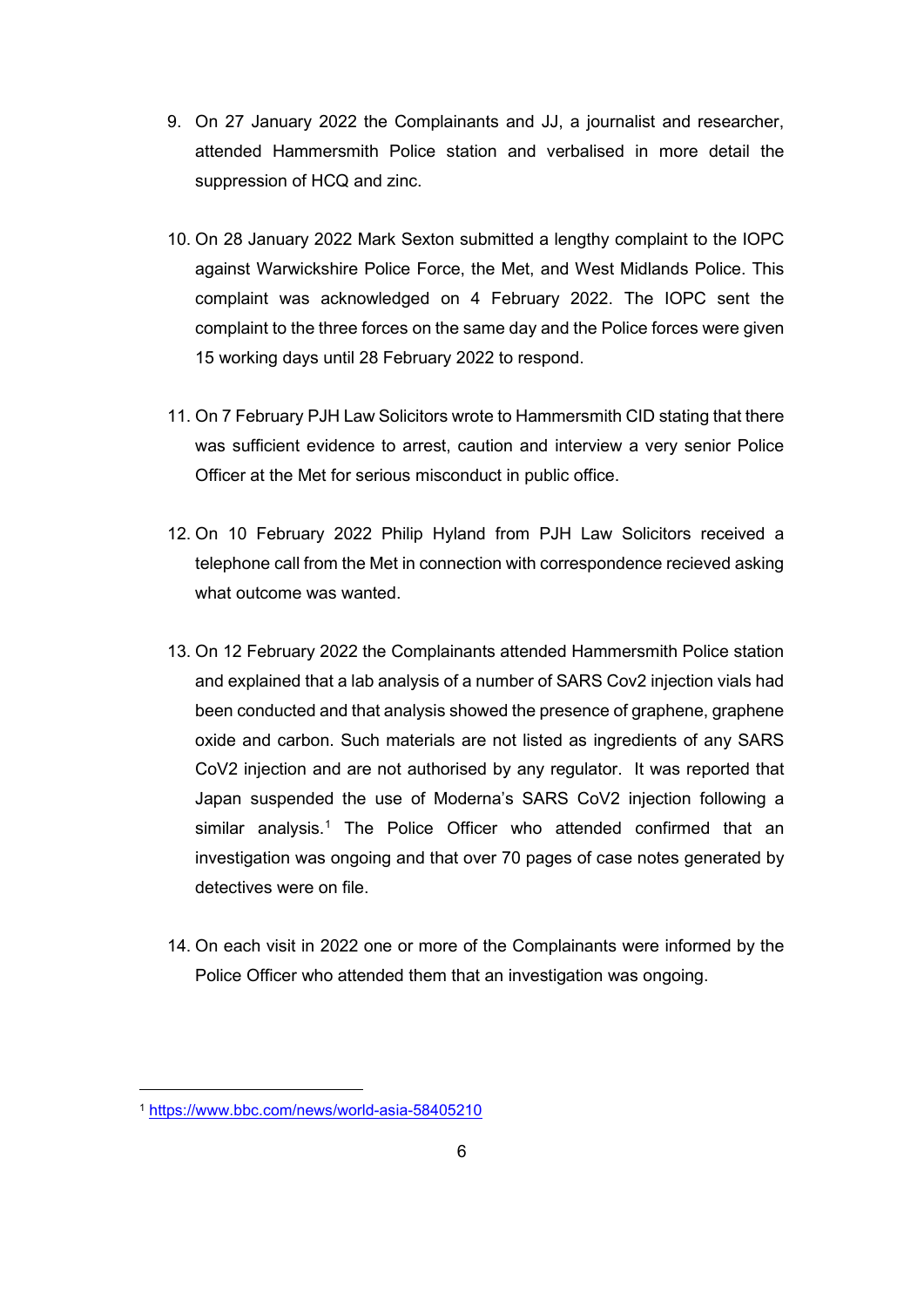- 15. On 22 February 2022 all the Complainants received a letter dated 21 February 2022 from a Detective Superintendent stating that no further action would be taken by the Met in relation to the CRN. The Complainants were unaware that a Detective Superintendent had been assigned to the CRN.
- 16. Between 20 December and 22 February 2022 a substantial volume of evidence has been uploaded to the DUF on all strands of the crimes recorded under the CRN. The following were uploaded to the DUF:
	- 1. Witness statements from experts.
	- 2. Witness statements from whistle blowers.
	- 3. Witness statements from eye witnesses.
	- 4. Witness statements from Doctors.
	- 5. Witness statements from workers suffering psychiatric injury and harm to their well being through unlawful undue influence and the exertion of third party pressure to have a SARS CoV2 injection or lose their income and or vocation and or career and or participation on an undergraduate course.
	- 6. Witness statements from victims.
	- 7. Documents to support the recorded crimes.
	- 8. Videos.
	- 9. The independent laboratory analysis showing the presence of graphene, graphene oxide and carbon in vials of SARS CoV2 injections.

## 2. **Evidential Threshold**:

It is the Complainants' view that the evidential threshold has been met to at least arrest, caution and interview named suspects.

It may be helpful to remind ourselves of the constituent components of the offences alleged when the CRN was issued on 20 December 2021.

The crime of serious misconduct in public office is defined as a public officer acting as such; wilfully neglects to perform his or her duty and/or wilfully misconducts him or herself; to such a degree as to amount to an abuse of the public's trust in the office holder; without reasonable excuse or justification.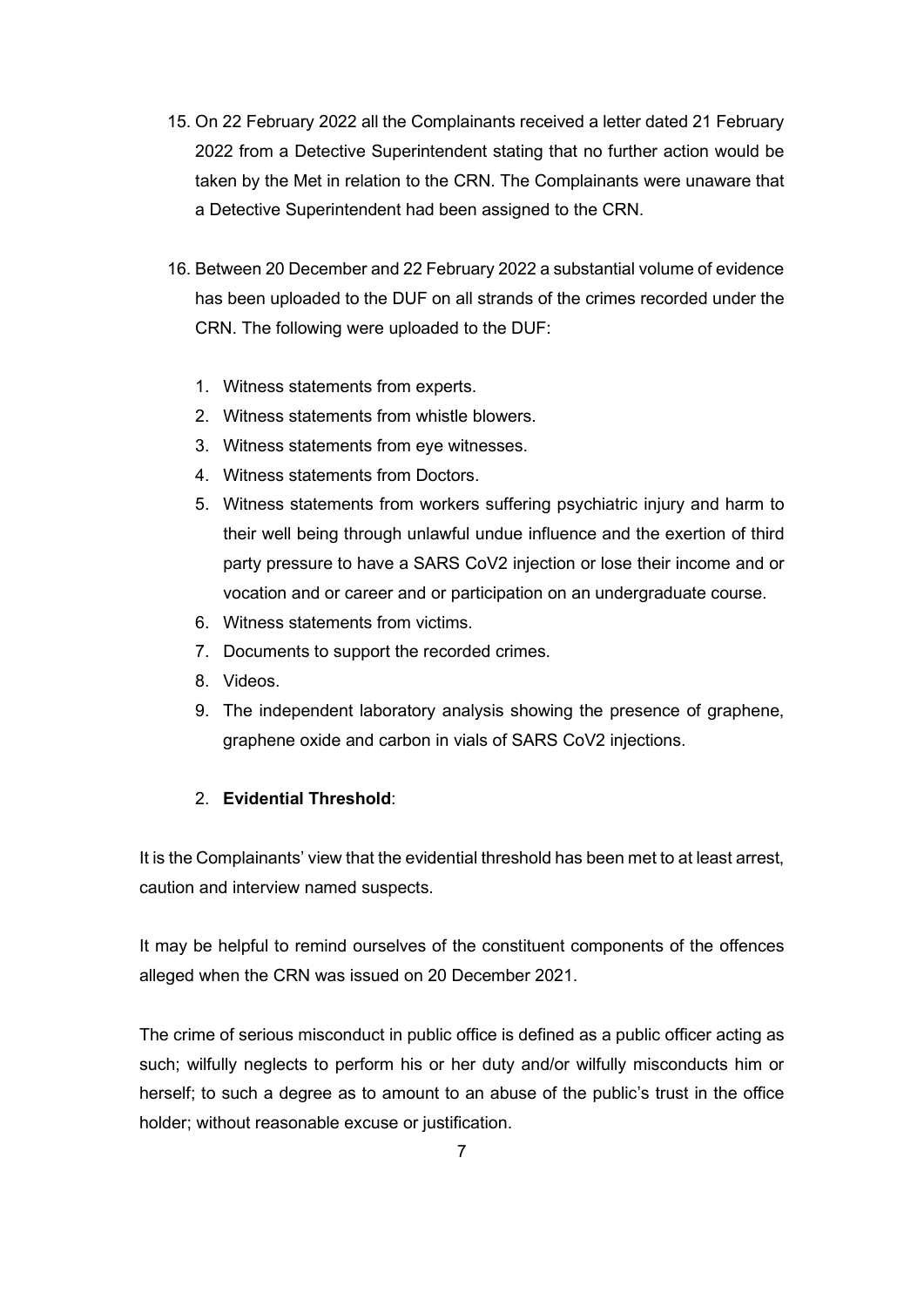The crime of gross negligence is the conscious and voluntary disregard of the need to use reasonable care, which is likely to cause foreseeable grave injury or harm to persons, property, or both.

The crime of corporate manslaughter is defined as the defendant is a qualifying organisation and the organisation owed a relevant duty of care to the deceased; there was a gross breach of that duty by the organisation; the way in which its activities were managed or organised by its senior management was a substantial element in the breach; and the gross breach of the organisation's duty caused or contributed to the death.

In the Complainants' view the evidential threshold was met and this view was arrived at by talking to former Police Officers and benchmarking the evidence supplied against the constitutuent components of the crimes reported.

The Complainants fully accept that the crime suspects may have explanations for their actions and omissions and that any individual accused of a crime is presumed innocent.

If we take three strands of the CRN as an illustration.

## a) **Strand 1 g) Suppression of safe and effective therapeutics**:

#### **Ivermectin**: **Facts not in dispute**:

a. Ivermectin is very safe. Ivermectin has 6195 adverse events recorded at the WHO since 1993 as at [2](#page-7-0)4 February 2022 $^{\rm 2}$   $^{\rm 3}$  $^{\rm 3}$  $^{\rm 3}$ .

<span id="page-7-0"></span><sup>2</sup> <https://www.ncbi.nlm.nih.gov/labs/pmc/articles/PMC3043740/>

<span id="page-7-1"></span><sup>3</sup> <http://www.vigiaccess.org/>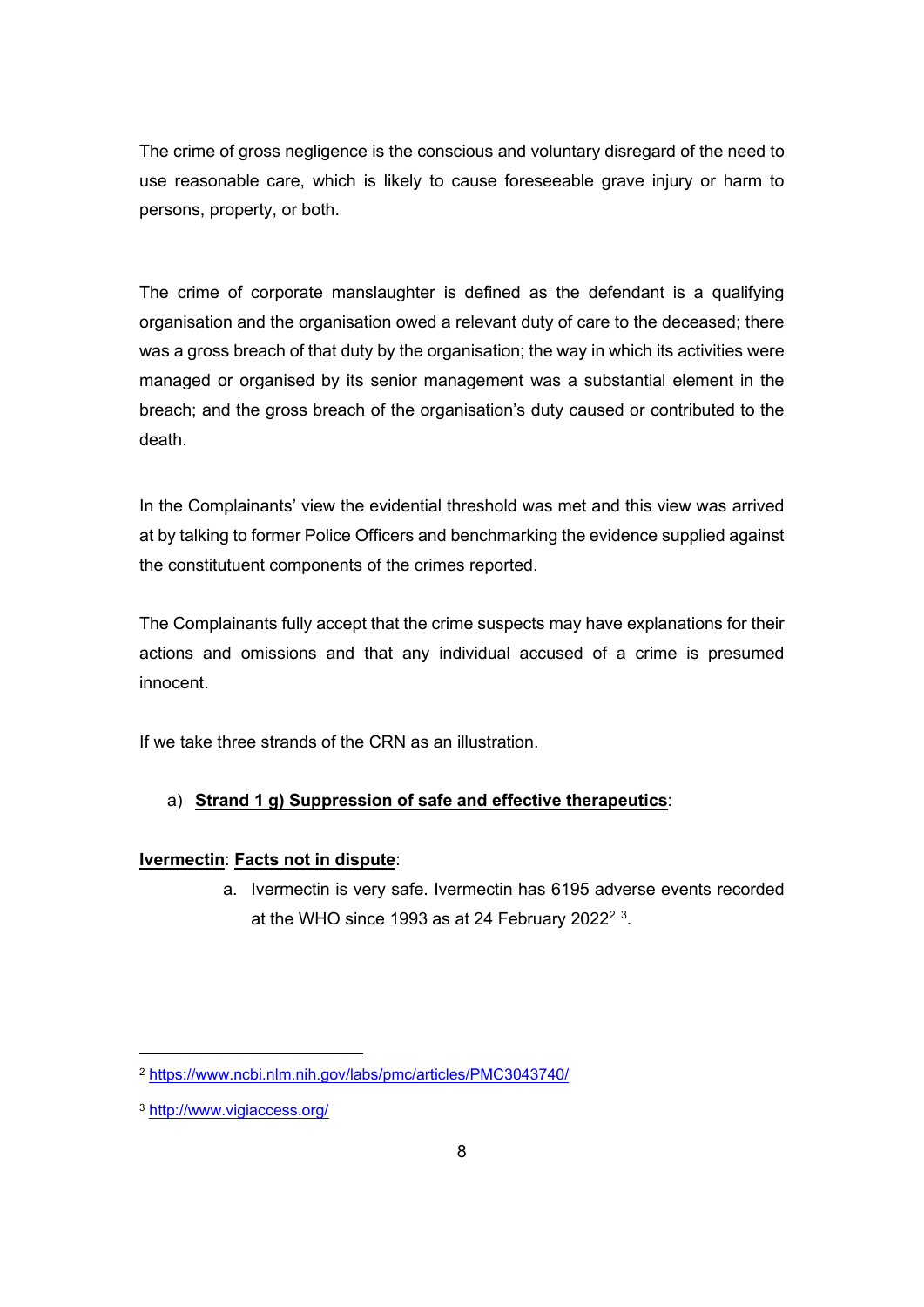- b. Ivermectin has substantial clinical evidence to prove safety and efficacy for the prevention of symptoms and the treatment of symptoms of SARS  $C_0V2<sup>4</sup>$  $C_0V2<sup>4</sup>$  $C_0V2<sup>4</sup>$
- c. Witness statements were uploaded to the DUF from Doctors Pierre Kory and Peter McCullough detailing the safety and efficacy of Ivermectin for patients at the early onset of SARS CoV2 symptoms.
- d. A witness statement was uploaded to the DUF from Doctor Tess Lawrie an eminent and **independent** evidence based medicine scientist detailing her research on Ivermectin and correspondence with Government ministers and officials in early 2021. Doctor Lawrie has no conflicts of interest.
- e. Video evidence was uploaded to the DUF showing Doctor Tess Lawrie's video call with Doctor Andrew Hill where Doctor Hill was questioned on why he had not recommended Ivermectin, despite the evidence and despite being positive about Ivermectin's safety and efficacy in correspondence.<sup>[5](#page-8-1)</sup>
- f. Correspondence between Doctor Tess Lawrie and Doctor Andrew Hill was uploaded to the DUF.
- g. Doctor Andrew Hill is associated with Liverpool University as a Senior Visiting Research Fellow.[6](#page-8-2)
- h. Doctor Andrew Hill is an advisor to the Bill and Melinda Gates Foundation [BAMGF].

<span id="page-8-0"></span><sup>4</sup> <https://ivmmeta.com/>

<span id="page-8-1"></span>[<sup>5</sup>https://www.conservativewoman.co.uk/the-vaccine-gold-rush-and-the-damning-ivermectin](https://www.conservativewoman.co.uk/the-vaccine-gold-rush-and-the-damning-ivermectin-tape/)[tape/](https://www.conservativewoman.co.uk/the-vaccine-gold-rush-and-the-damning-ivermectin-tape/)

<span id="page-8-2"></span><sup>6</sup> <https://www.researchgate.net/profile/Andrew-Hill>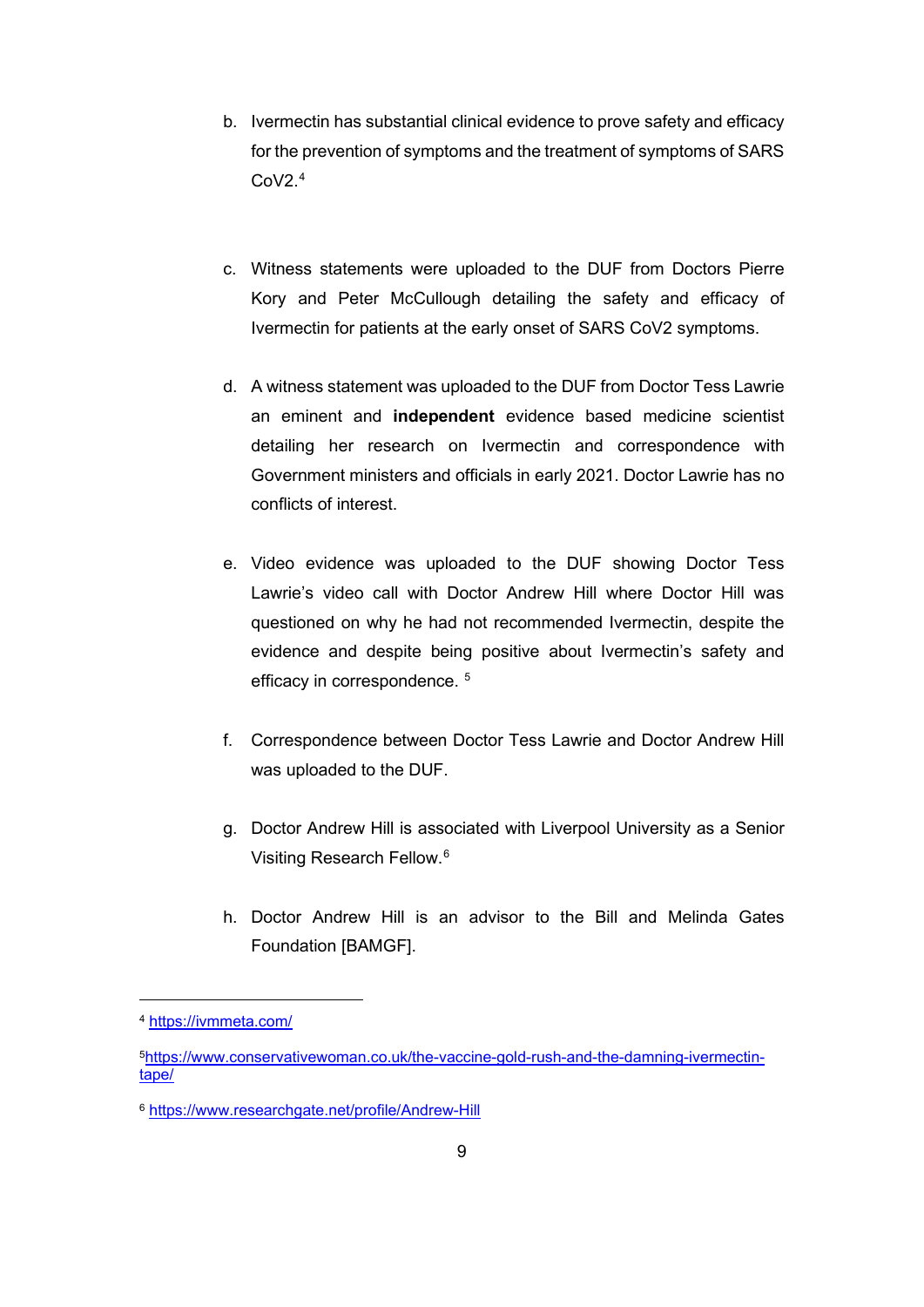- i. Liverpool University received \$40 million from UNITAID which is funded by the BAMGF.<sup>[7](#page-9-0)</sup>
- j. The MHRA has been sponsored by the BAMGF.  $8$
- k. That the BAMGF provided grant funding for Moderna.<sup>[9](#page-9-2)</sup>
- l. Moderna patented a genetic sequence in 2017 that matches with one found in the spike protein said to cause SARS CoV2. [10](#page-9-3)
- m. That NICE and or the MHRA relied on Doctor Andrew Hill's recommendation despite that recommendation not being backed by a peer reviewed paper and despite the acknowledged pressure from a sponsor.
- n. That Doctor Lawrie's written evidence to the Parliamentary select committee detailed that senior officials, ministers and MPs refused to answer concerns over the non-approval of Ivermectin, in particular concerns that the Government and officals had ignored their own guidelines. [11](#page-9-4)
- o. That Bill Gates is an investor in vaccines and expects a 20 fold return. [12](#page-9-5)

<span id="page-9-0"></span>[<sup>7</sup>https://unitaid.org/news-blog/unitaid-funding-sees-launch-of-worlds-first-long-acting](https://unitaid.org/news-blog/unitaid-funding-sees-launch-of-worlds-first-long-acting-medicines-centre-at-university-of-liverpool/#en)[medicines-centre-at-university-of-liverpool/#en](https://unitaid.org/news-blog/unitaid-funding-sees-launch-of-worlds-first-long-acting-medicines-centre-at-university-of-liverpool/#en)

<span id="page-9-1"></span><sup>8</sup> [https://www.gov.uk/government/news/mhra-awarded-over-980000-for-collaboration-with-the](https://www.gov.uk/government/news/mhra-awarded-over-980000-for-collaboration-with-the-bill-and-melinda-gates-foundation-and-the-world-health-organisation)[bill-and-melinda-gates-foundation-and-the-world-health-organisation](https://www.gov.uk/government/news/mhra-awarded-over-980000-for-collaboration-with-the-bill-and-melinda-gates-foundation-and-the-world-health-organisation)

<span id="page-9-2"></span><sup>9</sup> [https://www.modernatx.com/ecosystem/strategic-collaborators/foundations-advancing-mrna](https://www.modernatx.com/ecosystem/strategic-collaborators/foundations-advancing-mrna-science-and-research)[science-and-research](https://www.modernatx.com/ecosystem/strategic-collaborators/foundations-advancing-mrna-science-and-research)

<span id="page-9-3"></span><sup>10</sup> <https://pubchem.ncbi.nlm.nih.gov/patent/US9587003#section=Full-Text>

<span id="page-9-4"></span><sup>11</sup> <https://committees.parliament.uk/writtenevidence/36858/pdf/>

<span id="page-9-5"></span><sup>1</sup>[2https://www.cnbc.com/2019/01/23/bill-gates-turns-10-billion-into-200-billion-worth-of](https://www.cnbc.com/2019/01/23/bill-gates-turns-10-billion-into-200-billion-worth-of-economic-benefit.html)[economic-benefit.html](https://www.cnbc.com/2019/01/23/bill-gates-turns-10-billion-into-200-billion-worth-of-economic-benefit.html)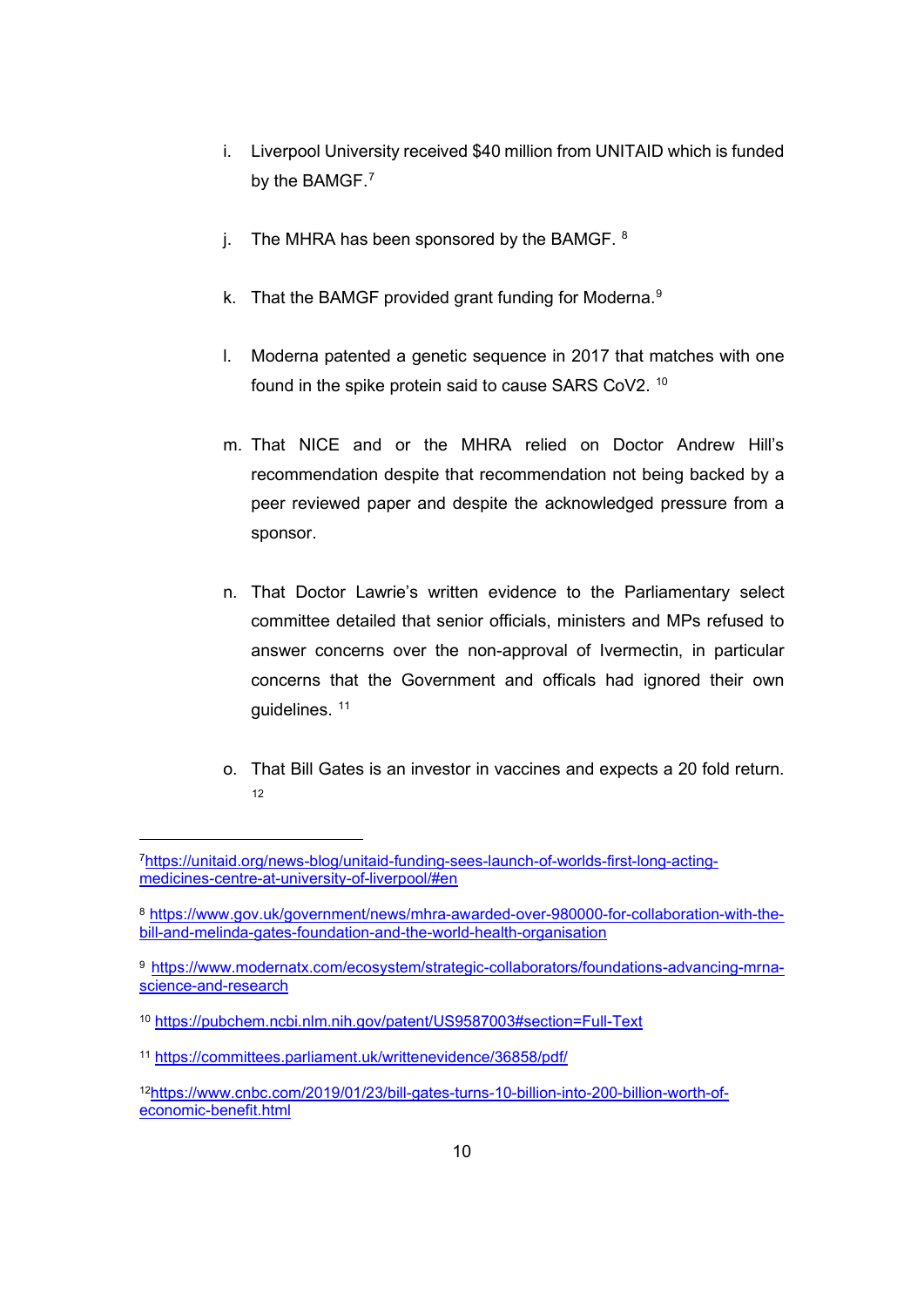- p. That Bill Gates has been seen in the company of many UK politicians and is associated with the WEF as are many UK politicians.<sup>[13](#page-10-0)</sup>
- q. That part of the CRN was an unverified claim that a cabinet minister had borrowed £500,000.00 from a Russian Investment Bank to buy shares in Moderna.
- r. Had Ivermectin been authorised for treatment of SARS CoV2 there would have been no need for an emergency use authorised SARS CoV2 injection.
- s. Had Ivermectin been approved the adverse events from SARS CoV2 injections including death and injuries recorded on the MHRA's yellow card system would have been avoided.
- t. Had Ivermectin been authorised for treatment of SARS CoV2 the emergency declared by the Government could have ended thereby avoiding the collateral health and economic harms of lockdowns.

# **Strand 1 g) Suppression of safe and effective therapeutics**

# **HCQ and Zinc: Facts not in dispute:**

- 1. HCQ has a very safe profile with 33485 adverse events recorded at Vigiaccess since 1968 as at 24 February 2022.
- 2. There is substantial clinical evidence that HCQ and Zinc is safe and effective prophylaxsis and or early treatment for SARS CoV2.

<span id="page-10-0"></span><sup>13</sup> <https://www.weforum.org/agenda/authors/bill-gates>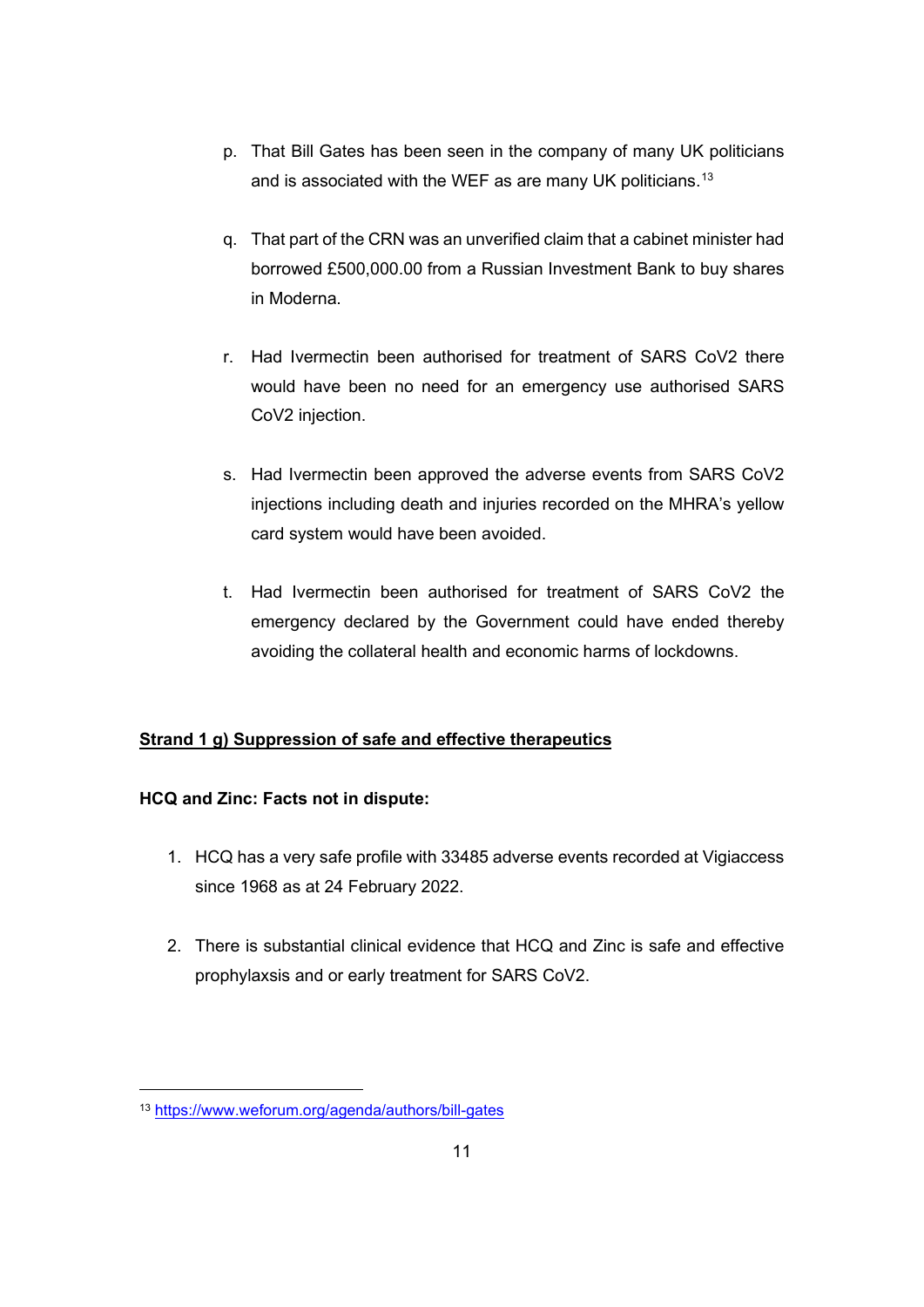- 3. Expert evidence was uploaded via the DUF demonstrating the safety and efficacy of HCQ and Zinc from the Zelenko, Raoult and American Front Line Doctors protocols.<sup>14</sup><sup>[15](#page-11-1)</sup>
- 4. The MHRA and or NICE declined to authorise HCQ and Zinc based on the results of the Horby and Landray HCQ trial.
- 5. The Horby and Landray clinical trial protocol was flawed as the dosage for the trial was set at 2400mg per 24 hours and the dosage was applied at the wrong stage of disease progression.
- 6. The safe dosage of HCQ is between 200 and 400mg.[16](#page-11-2)
- 7. A contact name and address was given to you of a person who had written to the Principal Investigators of the Recovery Trial, Professors Landray and Horby. That letter pointed out before the clinical trial commenced that the dosage was too high and potentially dangerous. These concerns were not adequately addressed in response.
- 8. The HCQ trial was directly or indirectly sponsored by BAMGF as well as the Wellcome Trust.
- 9. More patients died on the non-placebo arm of the trial than on the placebo arm.

<span id="page-11-0"></span><sup>14</sup> [https://c19study.com](https://c19study.com/)

<span id="page-11-2"></span><span id="page-11-1"></span><sup>15</sup> <https://hcqmeta.com/>

<sup>16</sup> <https://bnf.nice.org.uk/drug/hydroxychloroquine-sulfate.html>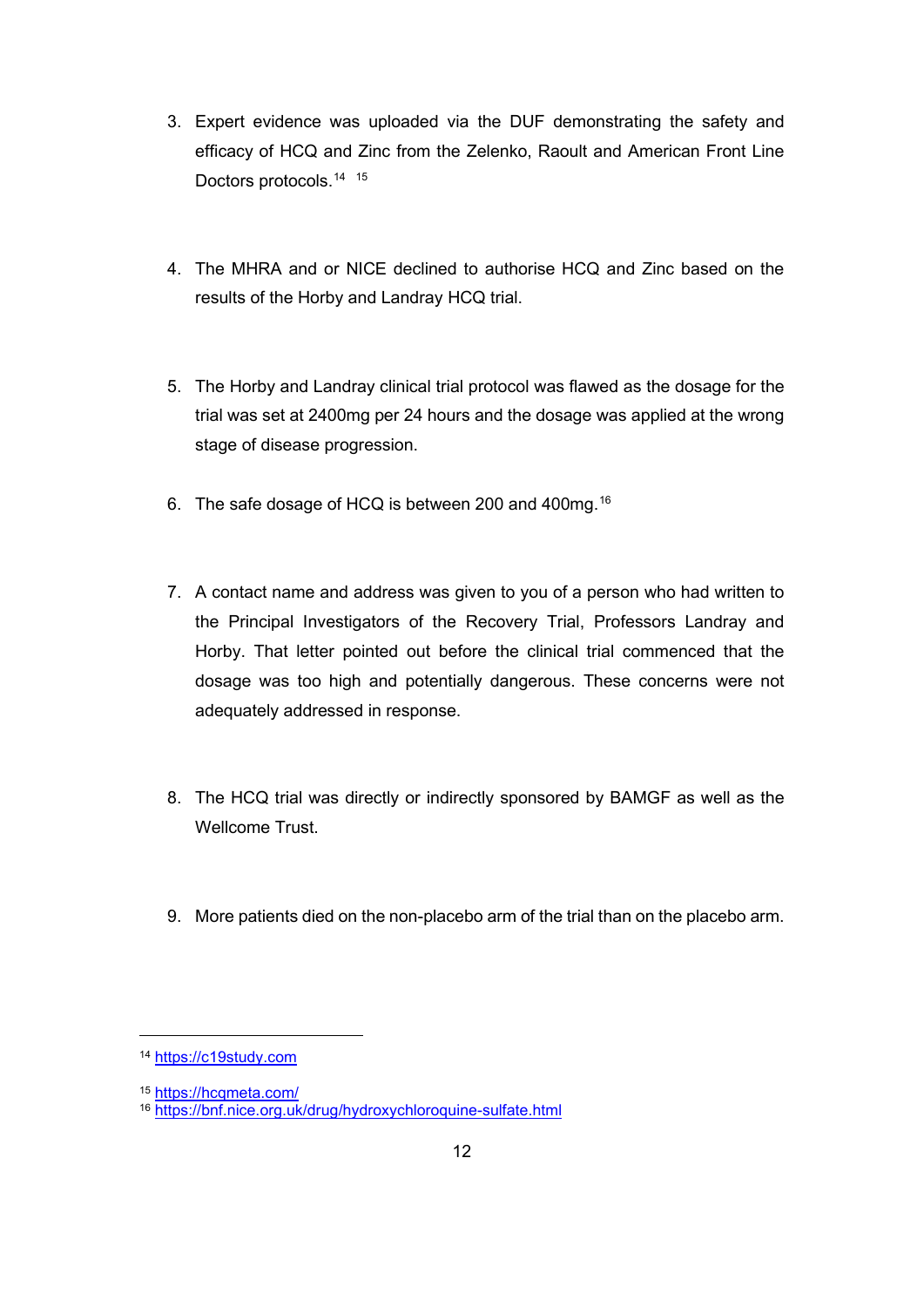- 10. The HCQ trial has been extensively reported in the international press as a national scandal. Up to 90 patients died in NHS hospitals from what is described as a toxic overdose. The clinical trial set a record for the number of patients dying on the non-placebo arm, put at 27% or approximately 90 deaths of which between 18 and 48 deaths can be attributed to the overdose. <sup>[17](#page-12-0) [18](#page-12-1) [19](#page-12-2)</sup> [20](#page-12-3) [21](#page-12-4) [22](#page-12-5) [23](#page-12-6) [24](#page-12-7) [25](#page-12-8).
- 11. HCQ if given at regular dosage of 200 to 800mg per 24 hours is not toxic. <sup>[26](#page-12-9)</sup>
- 12. An HCQ study that was published by the Lancet had to be retracted.  $27$
- 13. The Met were given contact details of relevant witnesses as well as a summary of evidence those witnesses had including audio recordings. Experts were prepared to travel from France to meet with the Met.
- 14. The Met was informed by a witness, JJ, a person who takes HCQ daily for a chronic condition for over 15 years, that a dosage of 2400 mg would have hospitalised her, despite her HCQ tolerance built up over 15 years.

<span id="page-12-0"></span><sup>17</sup> [https://www.fortunejournals.com/articles/shunt-due-to-hydroxychloroquine-sublethal](https://www.fortunejournals.com/articles/shunt-due-to-hydroxychloroquine-sublethal-dosage-resulted-in-excess-transfer-to-mechanical-ventilation-and-death-in-hospitalized-p.htm)[dosage-resulted-in-excess-transfer-to-mechanical-ventilation-and-death-in-hospitalized-p.htm](https://www.fortunejournals.com/articles/shunt-due-to-hydroxychloroquine-sublethal-dosage-resulted-in-excess-transfer-to-mechanical-ventilation-and-death-in-hospitalized-p.htm)

<span id="page-12-1"></span><sup>18</sup> <https://www.francesoir.fr/politique-monde/oxford-etude-recovery-ou-sont-les-mort>

<span id="page-12-2"></span><sup>19</sup> <https://www.francesoir.fr/societe-science-tech/oxford-recovery-are-data-hiding-death>

<span id="page-12-3"></span><sup>20</sup> <https://www.nejm.org/doi/full/10.1056/NEJMc2035374>

<span id="page-12-4"></span><sup>2</sup>[1https://www.francesoir.fr/politique-monde/oxford-recovery-good-news-decoy-hide](https://www.francesoir.fr/politique-monde/oxford-recovery-good-news-decoy-hide-inconsistencies-and-serious-faults)[inconsistencies-and-serious-faults](https://www.francesoir.fr/politique-monde/oxford-recovery-good-news-decoy-hide-inconsistencies-and-serious-faults)

<span id="page-12-5"></span><sup>2</sup>[2https://www.francesoir.fr/politique-monde/oxford-recovery-et-solidarity-overdosage-two](https://www.francesoir.fr/politique-monde/oxford-recovery-et-solidarity-overdosage-two-clinical-trials-acts-considered)[clinical-trials-acts-considered](https://www.francesoir.fr/politique-monde/oxford-recovery-et-solidarity-overdosage-two-clinical-trials-acts-considered)

<span id="page-12-6"></span><sup>2</sup>[3https://youtu.be/GojPyrYllPw](https://youtu.be/GojPyrYllPw)

<span id="page-12-7"></span><sup>2</sup>[4https://www.skynews.com.au/details/\\_6194885914001](https://www.skynews.com.au/details/_6194885914001)

<span id="page-12-8"></span><sup>2</sup>[5https://www.palmerfoundation.com.au/systemic-discouragement-of-hydroxychloroquine-is-a](https://www.palmerfoundation.com.au/systemic-discouragement-of-hydroxychloroquine-is-a-national-scandal/)[national-scandal/](https://www.palmerfoundation.com.au/systemic-discouragement-of-hydroxychloroquine-is-a-national-scandal/)

<span id="page-12-10"></span><span id="page-12-9"></span><sup>2</sup>[6https://www.fortunejournals.com/articles/shunt-due-to-hydroxychloroquine-sublethal](https://www.fortunejournals.com/articles/shunt-due-to-hydroxychloroquine-sublethal-dosage-resulted-in-excess-transfer-to-mechanical-ventilation-and-death-in-hospitalized-p.htm)[dosage-resulted-in-excess-transfer-to-mechanical-ventilation-and-death-in-hospitalized-p.htm](https://www.fortunejournals.com/articles/shunt-due-to-hydroxychloroquine-sublethal-dosage-resulted-in-excess-transfer-to-mechanical-ventilation-and-death-in-hospitalized-p.htm) <sup>27</sup> [https://www.thelancet.com/journals/lancet/article/PIIS0140-6736\(20\)31324-6/fulltext](https://www.thelancet.com/journals/lancet/article/PIIS0140-6736(20)31324-6/fulltext)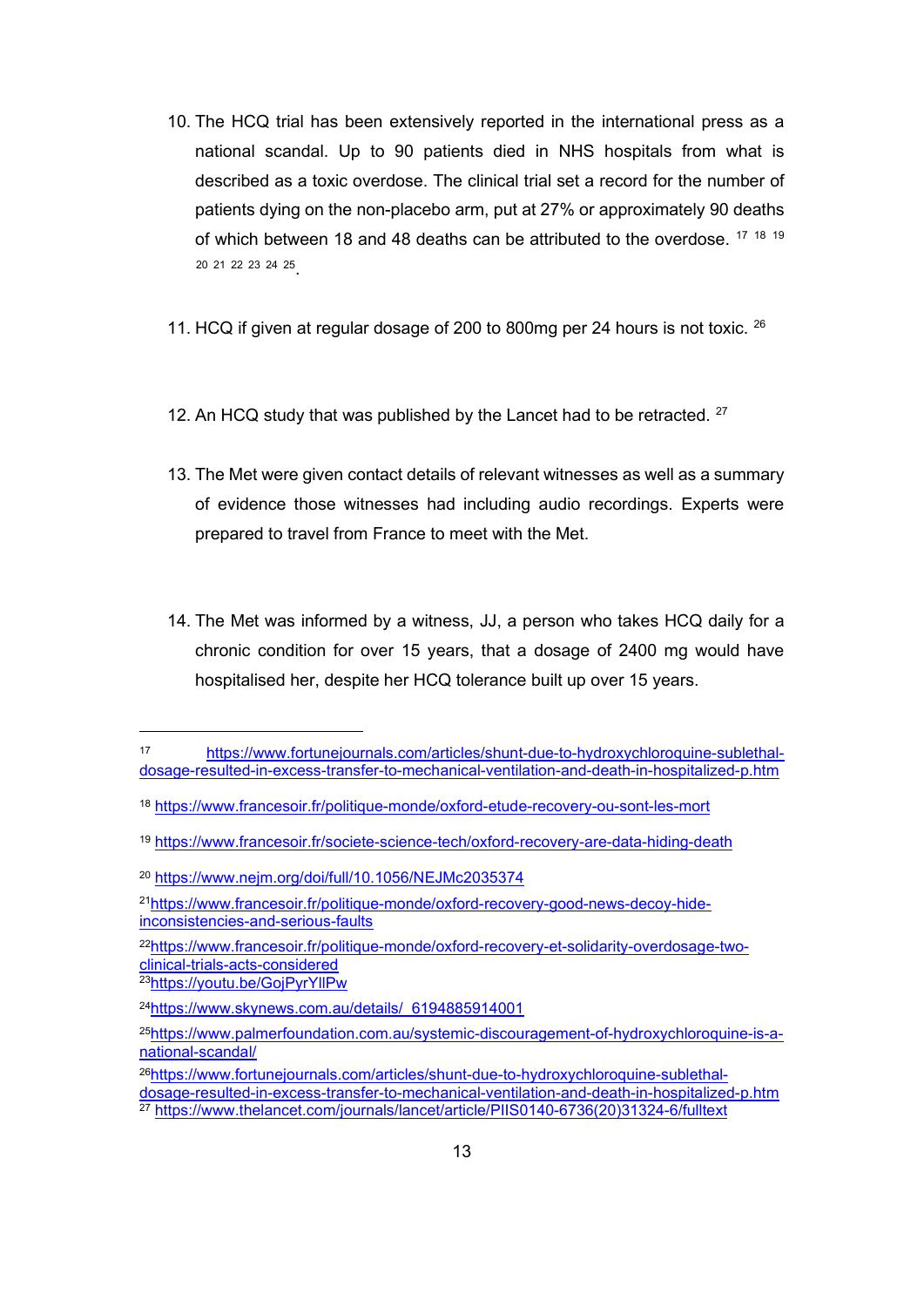- 15. That the Police have often charged care workers and clinicians where death has arisen because of a grossly negligent administration of an incorrect dose which causes death.
- 16. Robert F Kennedy Junior has detailed the criminality of the suppression of safe and effective therapeutics in his book on Doctor Fauci and has also detailed the regulatory capture involved where those taking the decisions stood to benefit directly and indirectly from the decisions taken. [28](#page-13-0)

It is our view that the failure to approve and or authorise Ivermectin and or HCQ and Zinc for use in the early treatment of SARS CoV2 amounts to a crime.

The failure to approve and or authorise was despite the clinical evidence of safety and efficacy from independent sources and despite ample evidence of safety and efficacy in clinic.

Both therapeutics are safe when dosed correctly.

Both therapeutics have excellent safety profiles established over 30 and 50 years respectively.

When considering authorisation of therapies the MHRA should have patient safety at the forefront of their considerations. The MHRA should also be alive to the possibility that commercial interests may skew scientific research.

There is ample evidence that what happened with Ivermectin, HCQ and Zinc is a pattern of criminality where safe and effective treatments are denied to the public in favour of new therapies which are more lucrative but lack the safety profile. Robert F Kennedy has detailed the similarities between the approval of AZT for AIDS and the suppression of cheaper and safer alternatives and the approval of SARS CoV2 injections and the suppression of safe and effective alternatives.

<span id="page-13-0"></span><sup>28</sup> <https://www.spin.com/2022/01/robert-f-kennedy-jr-interview-2022/>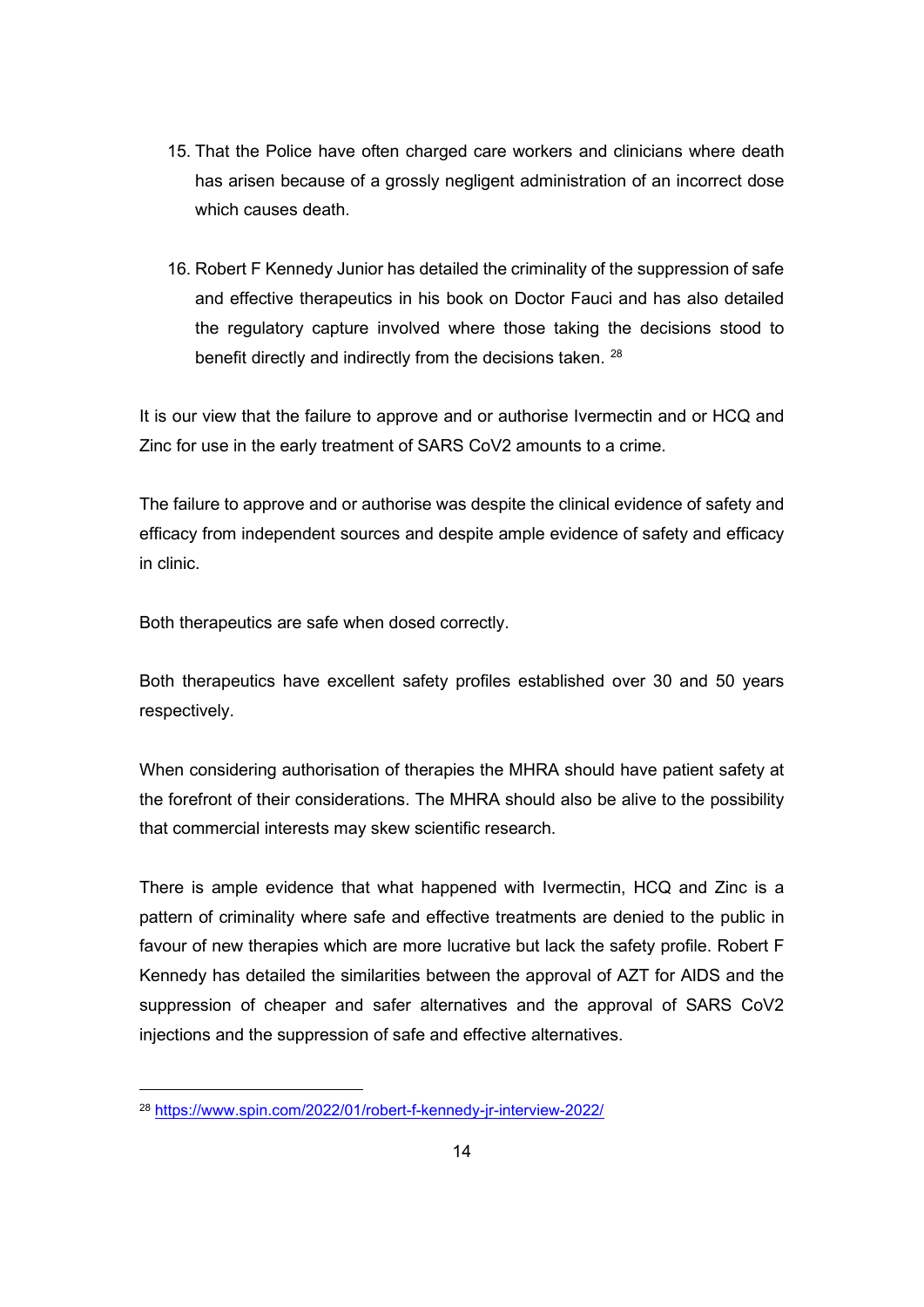There is ample evidence that the funders of HCQ and Ivermectin research relied on by the regulators benefitted from the outcomes of the research. A regulator properly conducting itself should have been alive to the possibility that the funders of the research required the outcome that was delivered by the research and should have identified the conflicts of interest present. No regulator and or government official properly conducting themselves could have relied on the Landray/Horby trial as the dosage was obviously too high and dangerously so.

Had the regulator conducted itself properly then one or both of the Ivermectin and or HCQ and Zinc would have been authorised and that authorisation would have prevented the following which were all avoidable:

- 1. The harms and losses associated with lockdowns.
- 2. The huge number of SARS CoV2 injection adverse events logged with Vigiaccess.

# **Strand 1 l) The grossly negligent authorisation and roll out of of SARS CoV2 injections**:

Any investigation of the SARS CoV2 injection authorisation and roll out cannot be sensibly considered in isolation.

Informed consent requires alternatives to be explained and considered. If alternatives have not been authorised despite the evidence, any investigative review has to look at that context. In order for the SARS CoV2 injections to be emergency use authorised there has to be no available effective therapeutic.

If there is an available therapeutic there is no emergency and no emergency use authorisation. There is a common denominator on the funding of research which knocked out the alternatives, the BAMGF. That fact in and of itself should have raised major alarm bells and red flags.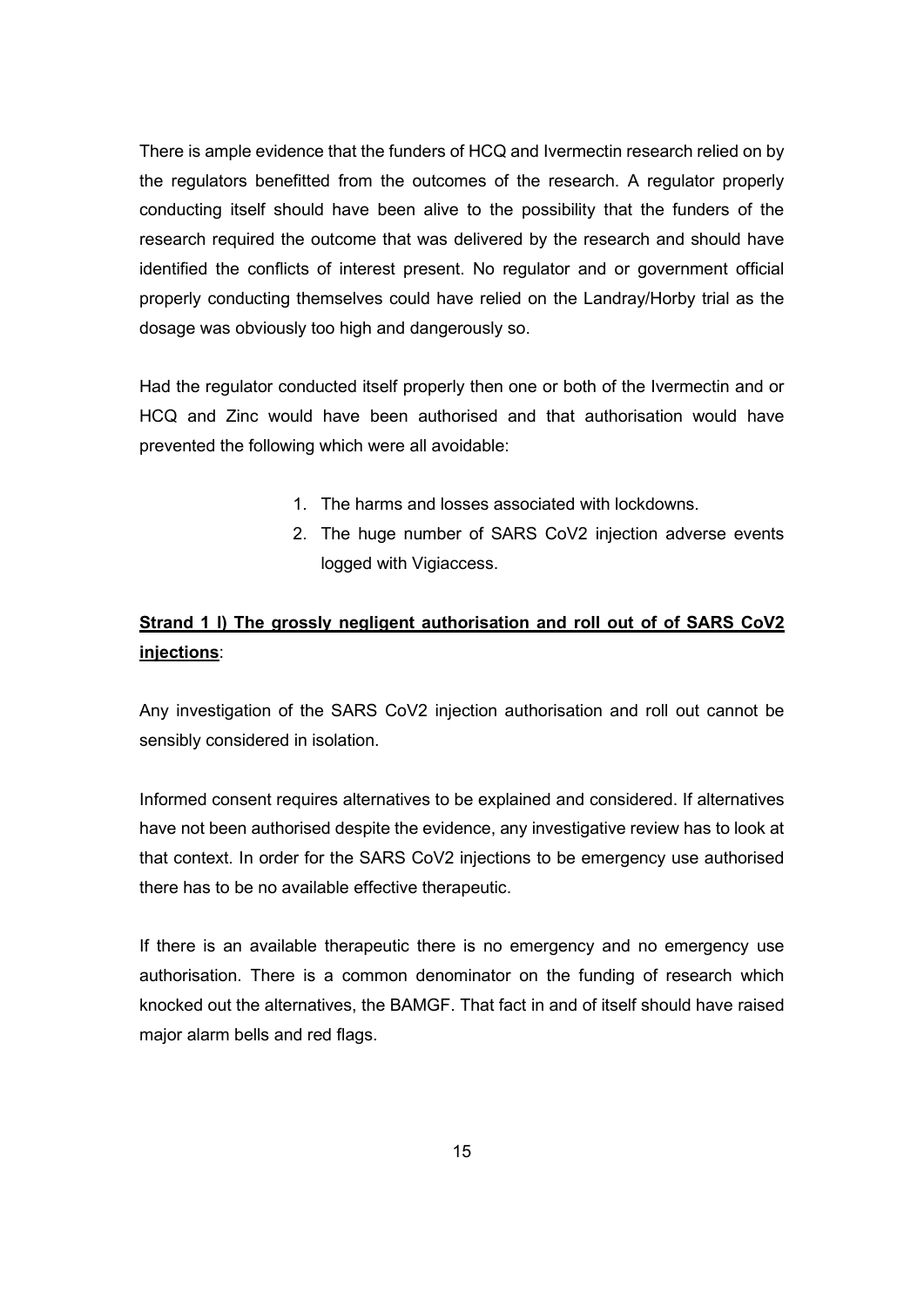The circumstances surrounding how the alternatives Ivermectin and HCQ were discarded are crucial for understanding the process of authorisation and roll out for the SARS CoV2 injections.

From the evidence presented there are major concerns surrounding why these alternatives were not authorised. It is apparent that Ivermectin, HCQ and Zinc had different and higher standards applied to them than the SARS CoV2 injections. HCQ was not authorised following 90 deaths on a trial conducted at a toxic dose, yet over 2000 deaths are reported on the yellow card system from the SARS CoV2 injections. It is accepted by the MHRA that the yellow card system only records 10% of all adverse events. Deaths from SARS Cov2 injections appear to be a matter of grossly negligent indifference to the regulator.

#### **Authorisation**:

- a. Pfizer has a record fine for criminal conduct involving fraud.<sup>[29](#page-15-0)</sup>
- b. The mRNA mode of action is novel.<sup>[30](#page-15-1)</sup>
- c. The mRNA mode of action is described as gene therapy and usually requires years of follow up studies.[31](#page-15-2)
- d. The mRNA is described as an operating system on the Moderna website; " *we set out to create an mRNA technology platform that functions very much like an operating system on a computer. It is designed so that is can plug and play interchangeably with different programs. In our case the "program" or "app" is our mRNA drug – the unique mRNA sequence that codes for a protein*." 31

<span id="page-15-0"></span><sup>29</sup> <https://www.theguardian.com/business/2009/sep/02/pfizer-drugs-us-criminal-fine>

<span id="page-15-1"></span><sup>30</sup> <https://www.cdc.gov/coronavirus/2019-ncov/vaccines/different-vaccines/mrna.html>

<span id="page-15-2"></span><sup>31</sup> <https://www.cdc.gov/coronavirus/2019-ncov/vaccines/different-vaccines/mrna.html>

<sup>31</sup> https://www.modernatx.com/mrna-technology/mrna-platform-enabling-drug-discovery-development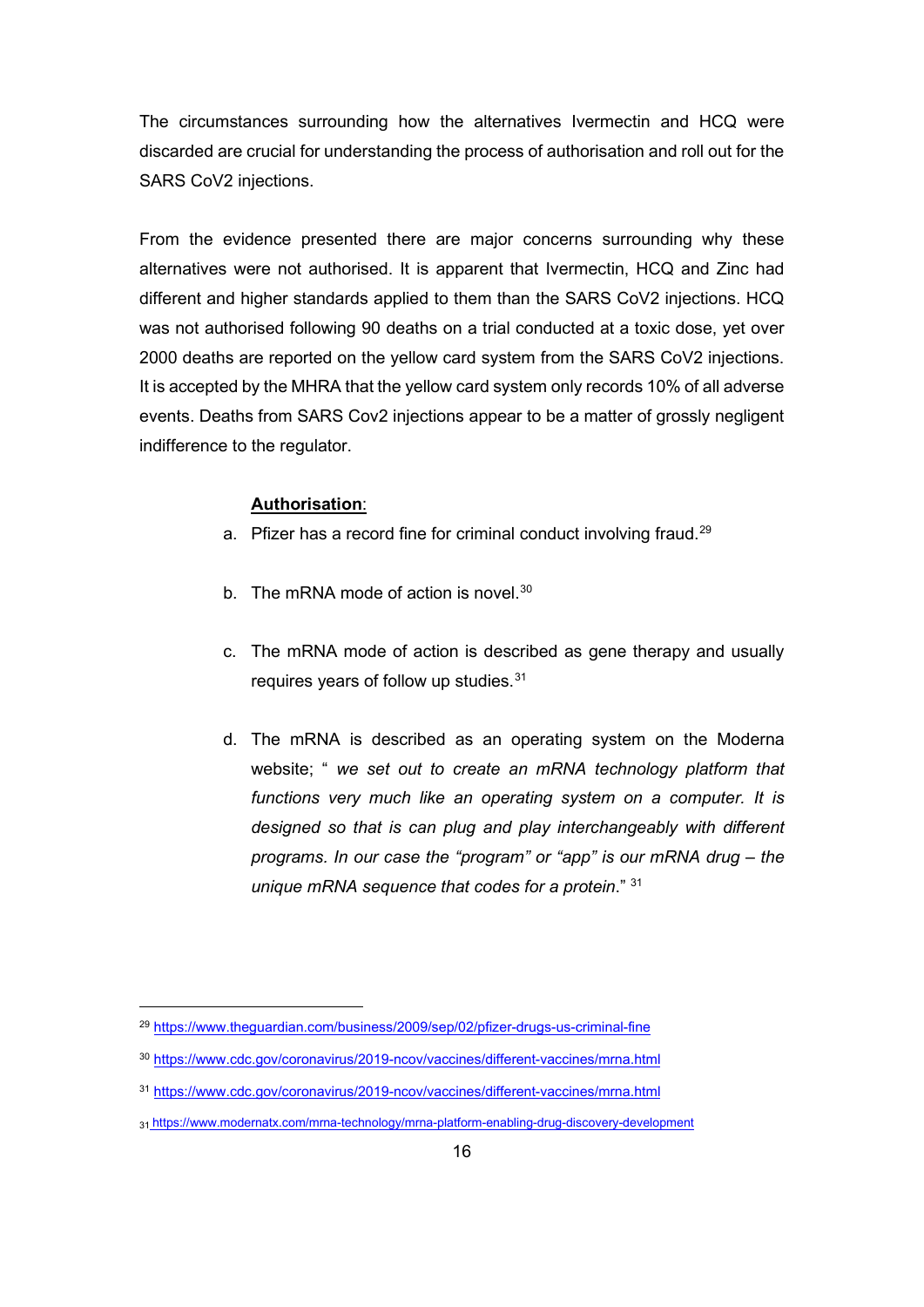- e. At the point of authorisation the time from proof of concept to authorisation was 9 months.
- f. At the point of authorisation the MHRA knew or should have known that there was evidence that the spike protein was man made and the makers and or funders of the makers of the spike protein may be the same group of people who stood to benefit from a vaccine that incorporated a patented spike protein. That group of people also stood to benefit from the elimination of the competition, Ivermectin and HCQ and zinc. The evidence supplied to the Met supports the interpretation that the group of people who created the problem, the spike protein, also funded the solution, the SARS Cov2 injection. That same group of people also funded the research that elimnated the safe and effective alternatives that constituted the competition and a barrier to emergency use authorisation of the SARS CoV2 injections, the injections that they had funded and invested susbtantial sums of money in. This modus operandi has the hallmarks of an illegal cartel that has captured the regulator and puts money ahead of the lives and health of the public.
- g. Expert witness Hedley Rees provided a witness statement uploaded via the DUF which stated that in his opinion 12 years was the average time between proof of concept and authorisation for a biologic drug or therapy and that 9 months was too short a time to conduct adequate trials.
- h. Expert witness Hedley Rees stated that in his opinion the MHRA did not have the requisite experience to consider the authrorisation application.
- i. The civil servants at the European Medicines Agency [EMA] leaked documents which were then uploaded via the DUF which showed substantial concerns relating to any authorisation. Nine objections to authorisation were identified in November 2020 including the fact that the vaccine product used for the clinical trials would not necessarily be the same product administered to the public.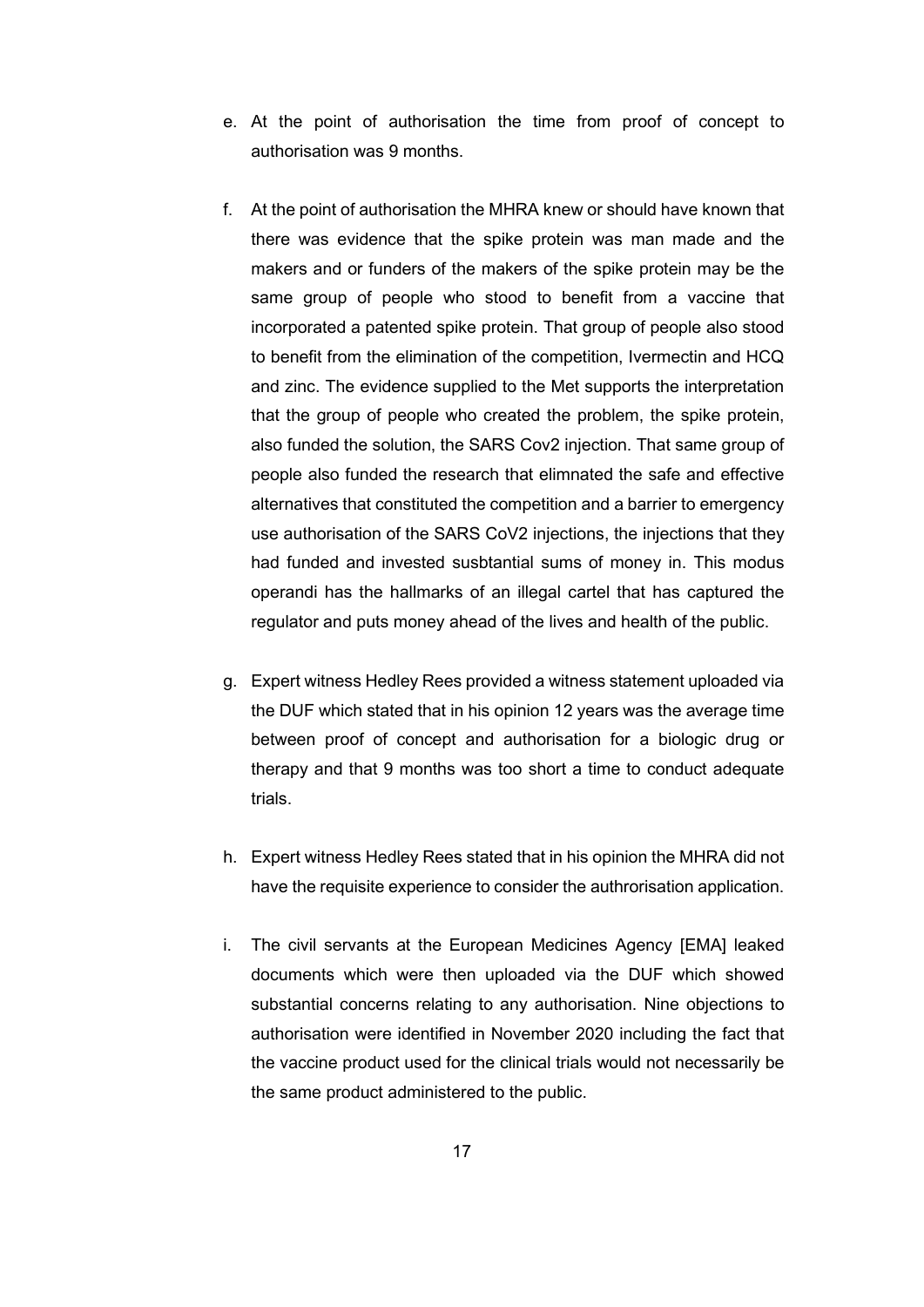- j. Expert evidence was uploaded to the DUF detailing the flaws in the design of the SARS CoV2 trial protocols.
- k. The Pfizer trial protocol enrolled trial participants based on one symptom and the results of a PCR test, which is itself inherently flawed. Statements were uploaded from two scientists involved in the Corman Drosten review.
- l. An expert statement from Professor Sucharit Bhakdi detailing the mRNA mode of action as eliciting the wrong immune response meaning that ADE is likely to result.
- m. There is no evidence that a bio-distribution study was considered by the MHRA. Had a bio-distribution been considered it is probable that the SARS CoV2 would not have been authorised given the findings of the Japanese bio-distribution as well as expert evidence from Doctor Bryam Brindle and Professor Arne Burkhardt detailing his pathology findings and build up of spike proteins in body organs.
- n. Until follow up safety studies are complete the SARS CoV2 injections are still in clinical trial under the Medicines for Human Use (Clinical Trials) Regulations 2004. [32](#page-17-0)
- o. The duty of care is higher and the standards for informed consent are stricter where the drug is still in clinical trial and involves a novel or experimental mode of action.

## **Post-authorisatio**n:

p. The number of deaths recorded on the VAERS system post SARS CoV2 injection is 91 times higher than the number of deaths recorded post flu vaccine.

<span id="page-17-0"></span><sup>32</sup> <https://www.legislation.gov.uk/uksi/2004/1031/contents/made>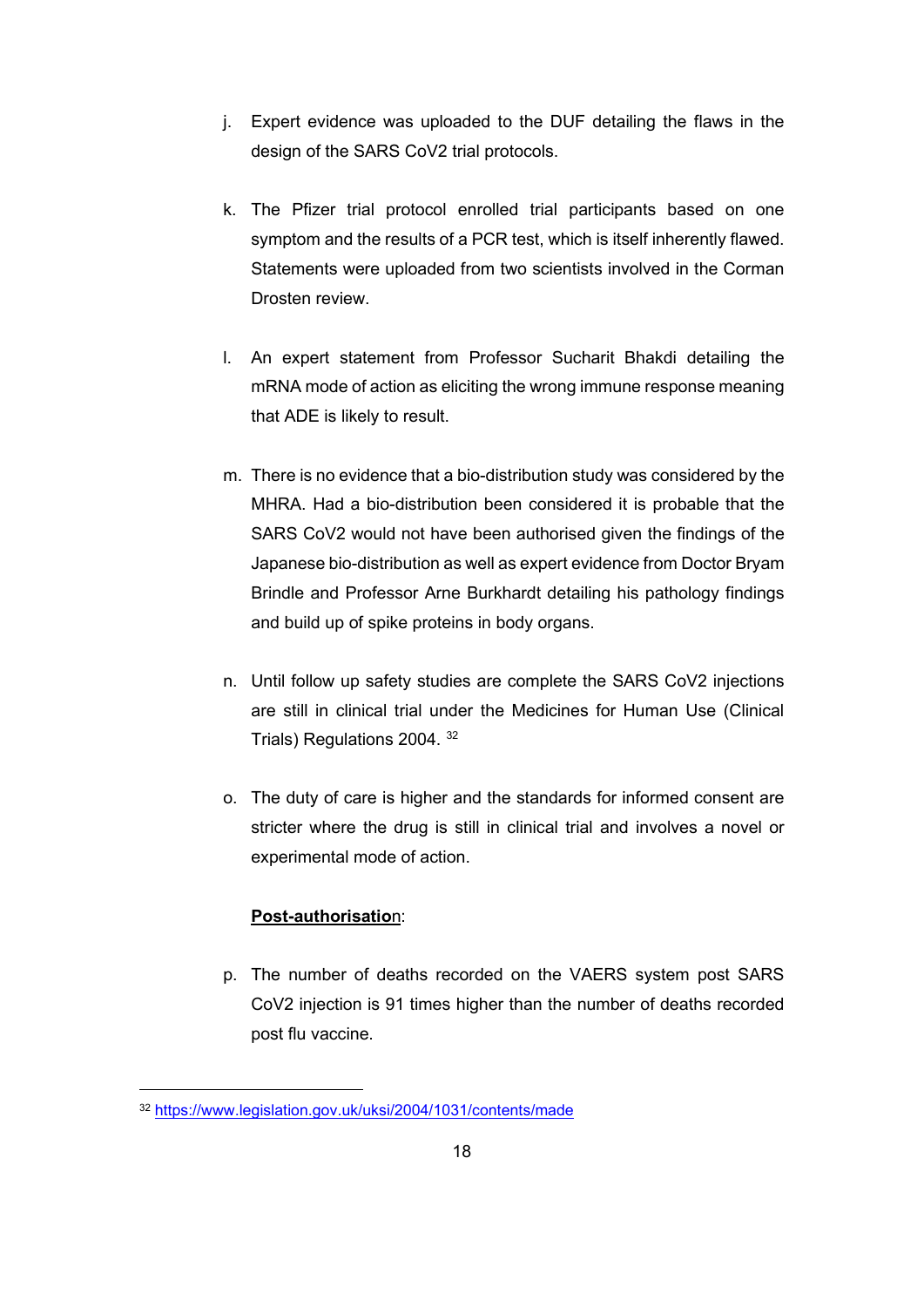- q. The Met has whistle blower evidence from staff in the NHS detailling the lack of training in and awareness of reporting adverse events via the yellow card system.
- r. The Met has evidence of the lack of advertising of the yellow card system to victims of adverse events.
- s. The Met has whistle blower evidence from GPs detailing the lack of training in and awareness of reporting adverse events via the yellow card system. The GPs have reported seeing statistically significant increases of rare diseases as well as aggressive cancers.
- t. The Met has expert pathology reports showing the build up of spike proteins in the organs of 17 deceased and vaccinated persons.
- u. The Met has evidence that the Japanese bio-distribution study was brought to the attention of the MHRA in July 2021. There is no evidence that the MHRA took any action.
- v. The Met has expert evidence from an actuary and data analysyts showing that the 10% increase in all cause male mortality in some age cohorts in 2021 is 99% likely to be SARS CoV2 injection related. The Met has no evidence that the MHRA has taken any action to investigate whether the statistically significant increase in deaths in some age cohorts is SARS CoV2 injection related.
- w. The Met has expert evidence that some batch numbers cause far more adverse events than others. That fact has been known since the start of the roll out and there is no evidence that the MHRA has taken any action to investigate and or suspend authorisation pending investigation. You have witness evidence from two vaccine injured both of whom received SARS CoV2 injections from batches that have a disproportionate number of adverse events.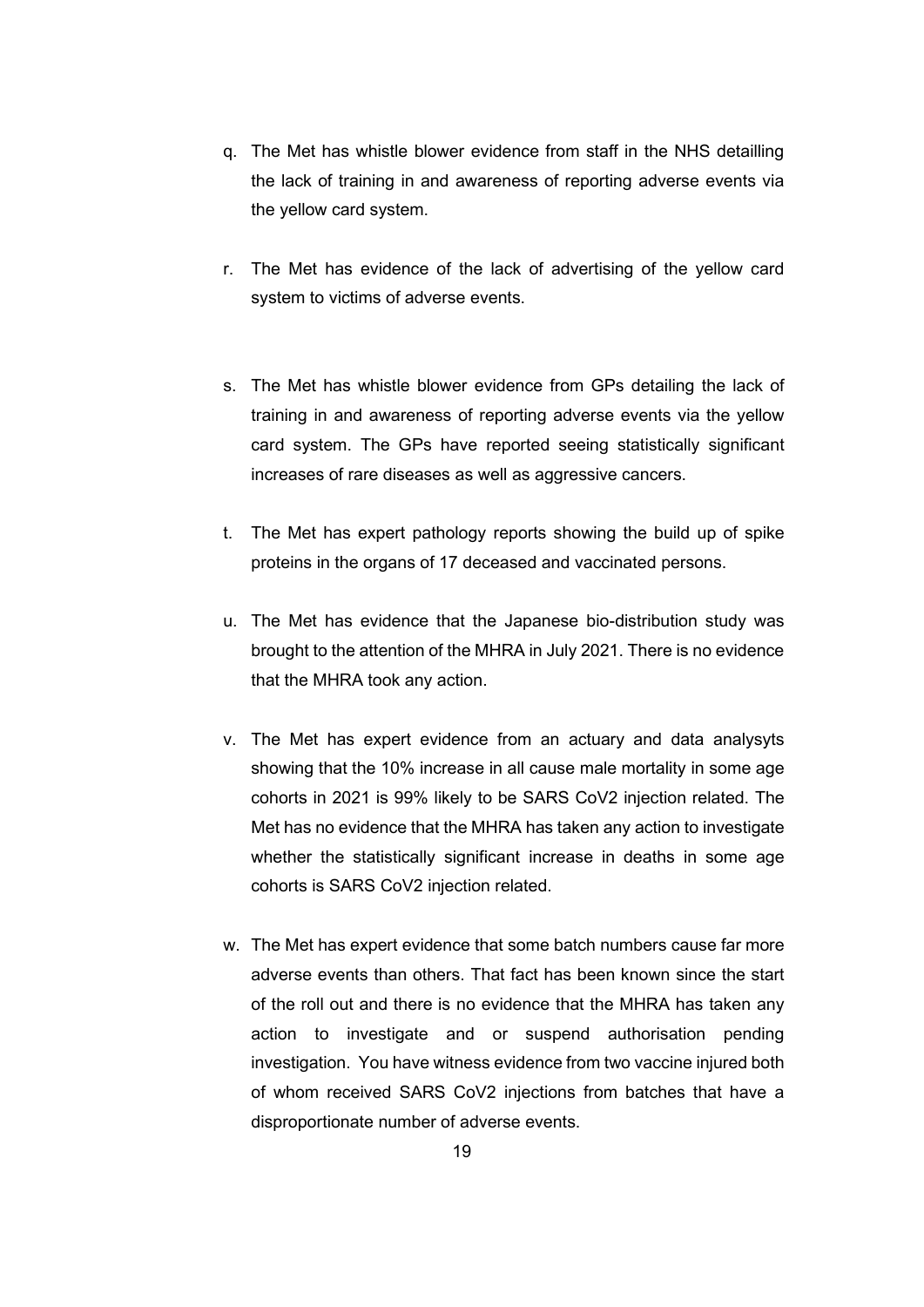- x. The Met has evidence that the UK yellow card system is inadequate and fails to identify and or publish details of batch numbers which is vital in identifying those who have had bad batches.
- y. Expert statement from Doctor Urso detailing the risk from the SARS-CoV-2 injection of ADE subsequently borne out by clinical data from the PHE and Public Health Scotland. The risk of ADE from SARS CoV2 injections was known about before authorisation yet no action has been taken to suspend authorisation pending investigation when that risk materialised.
- z. A statement from a former Civil Servant on FOIs to MHRA which related to his reporting to MHRA in April and August 2021 reports of vaccine induced spontaneous abortion and hearing loss. The MHRA took no action**.**
- aa. A statement from a member of the public confirming that she informed the MHRA of the risk the spike protein may go beyond the injection site. The MHRA took no action.
- bb. A statement from a vaccine injured witness who attests to partial paralysis following a SARS-CoV2 injections, with a condition related to the spinal cord.
- cc. You have expert evidence showing that there is a statistically significant increase in the incidence of pericarditis and myocarditis in some age cohorts with such an increase being well above the background rate. You have no evidence that the MHRA has taken any action to suspend and investigate this issue despite the fact that the age cohort where the increases are occurring are statistically least at risk from death or hospitalisation from SARS CoV2.
- dd. You have a summary of evidence from Attorney Renz from the department of defence in USA showing that post injection roll out there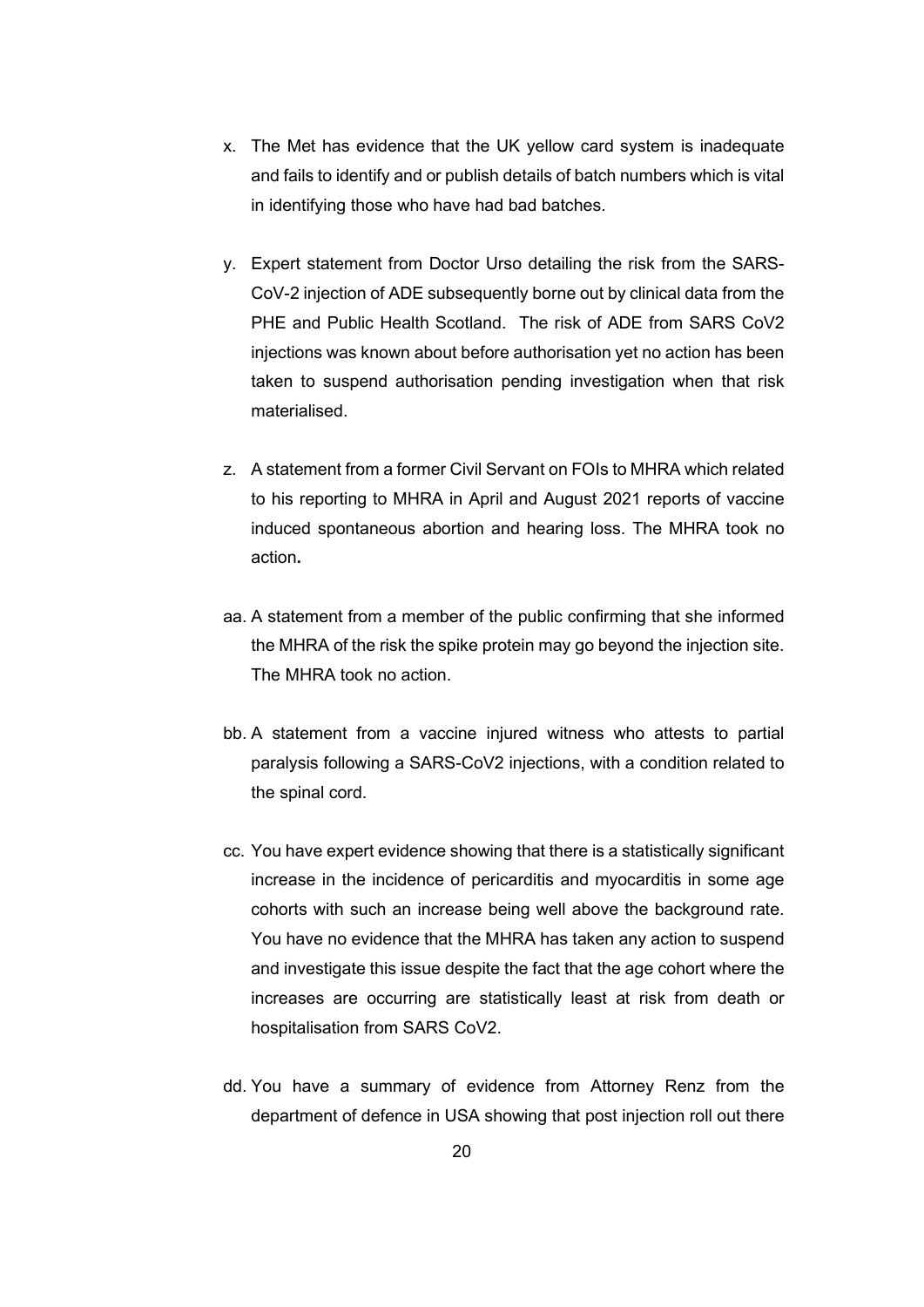has been a statistically significant increases in many disabling conditions as well as spontaneous abortions**.**

- ee. You have evidence that the Pfizer trial is alleged to have been conducted fraudulently. You were given the phone number for Brook Jackson, the whistleblower from the Clinical Research Organisation who witnessed irregularities and fraudulent activity during the Pfizer RCT.
- ff. You have a copy of Brook Jackson's US court filing which sets out the alleged breaches of trial protocol.
- gg. You have been given the name of a witness that can show that exclusions from one Pfizer RCT may have materially altered the results and had the exclusions not been excluded from the non-placebo arm, that arm is highly likely to have had a worse safety profile than the placebo arm. There were said to be 10 times more exclusions from the non-placebo arm than from the placebo arm.
- hh. You have witness statements from women reporting menstrual problems following vaccination. You have no evidence that the MHRA has followed up on reports of menstrual and fertility concerns reported to the MHRA. The Japanese bio-idstribution study reported spike proteins being found in the ovaries.
- ii. Irregularities in the Pfizer trial were known about since at least 2 November 2021 as those concerns were published in the BMJ. You have no evidence that the MHRA took any action to suspend the authorisation pending investigation of those concerns.
- jj. You have a laboratory analysis report showing the presence of graphene, graphene oxide and carbon in SARS CoV2 injections. None of these materials are authorised or legal. All are toxic.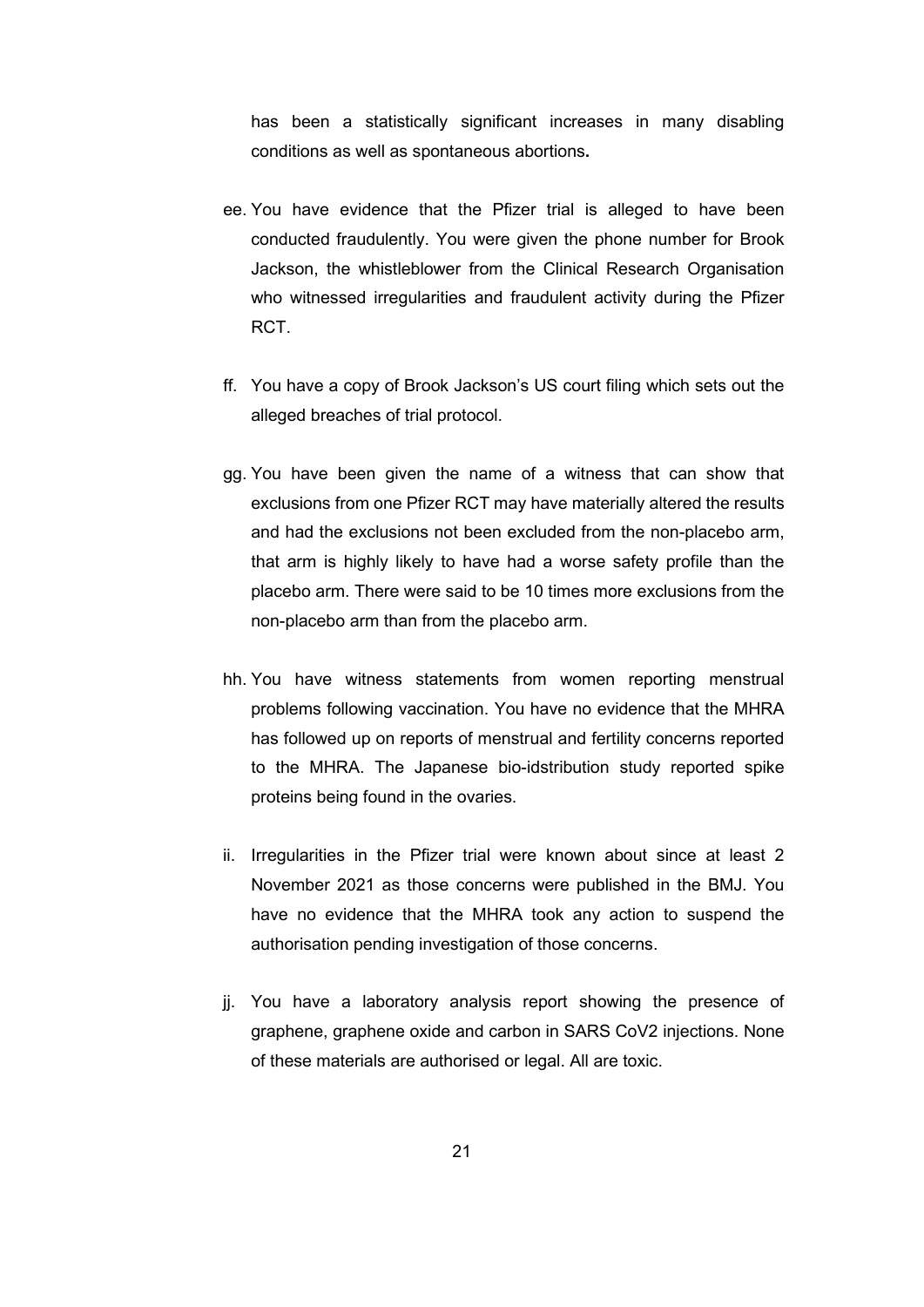- kk. The MHRA has or should have known about the presence of unauthorised matter in SARS CoV2 injections since at least June 2021 when reports first emerged yet has taken no action. [33](#page-21-0)
- ll. There is substantial evidence that most of these issues and concerns have been brought to the attention of legislators and members of the cabinet by members of the public but no evidence that any action has been taken.
- mm.There is evidence supplied that the SARS CoV2 injections appeared to have negative efficacy from at least November 2021 based on figures from Public Health Scotland, withdrawing the product at that point would have carried little or no risk.
- nn. There is substantial evidence that proof of vaccination is a political issue and required for the introduction of digital identities and that such a concept was initiated in 2019.
- oo. That exerting undue influence on citizens to have an injection is unlawful, particularly where the objective is political and or commercial rather than health related.

From the evidence supplied to the Met it is clear that:

- 1. There is evidence that the process of authorisation was grossly negligent as:
	- a. The clinical trial protocol was flawed including being unblinded too early.
	- b. The clinical trial process is subject to allegations of fraud.
	- c. The clinical trials were run over an inadequate period of time.

<span id="page-21-0"></span><sup>3</sup>[2 https://trialsitenews.com/forums/reply/65263/](https://trialsitenews.com/forums/reply/65263/)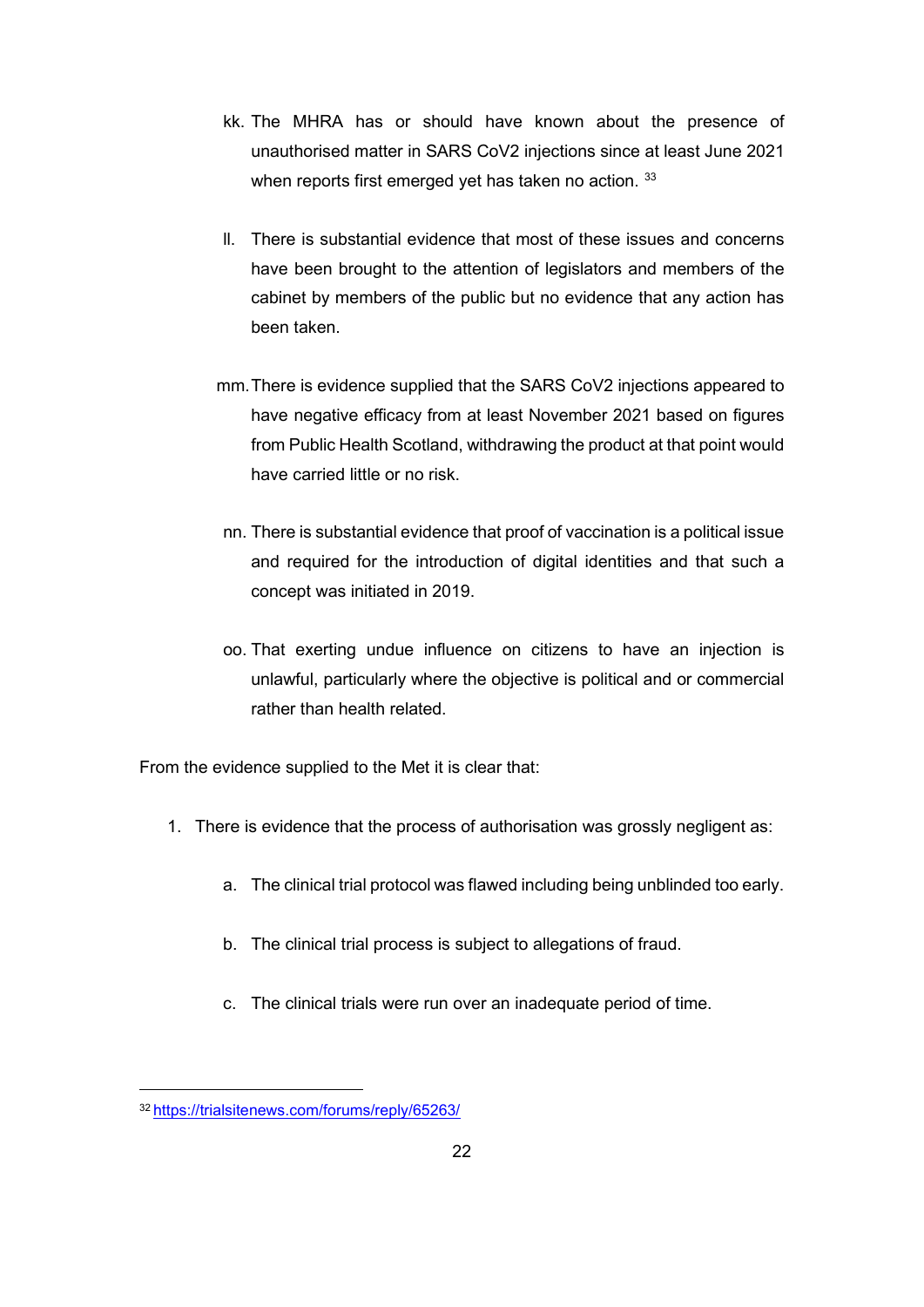- d. There is no long term safety data and no basis for anyone being able to say that the SARS CoV2 injections are safe as the purpose of follow up studies is to gather data on any safety issues.
- e. The raw data is only now being released and such a release is being contested by Pfizer, contesting the release of raw data infers and or implies that there is something to hide. The FDA had originally asked for 75 years to fully release Pfizer Covid-19 vaccine data to the public.
- f. There is no evidence that the MHRA examined the raw data.
- g. The elimination of the competition has the modus operandi of an illegal, mafia type cartel.
- 2. There is substantial evidence that the post roll out vigilance is either absent or conducted in a grossly negligent way as:
	- a. There is no evidence of any rigorous process for reporting of adverse events.
	- b. There are a significant number of serious adverse events reported under VAERS and the yellow card system resulting from the vaccines including a statistically signifcant increase in myocarditis and pericarditis and a statistically significant increase in death in some age cohorts. There is no evidence that the MHRA has taken any action to suspend authorisation and investigate the statistically significant increases in deaths and serious conditions, above the background rate, in some age cohorts.
	- c. There is substantial evidence that some vials of the SARS CoV2 injections have unauthorised and toxic materials in and materials which resulted in the product being withdrawn in one other jurisdiction, Japan.
	- d. There is evidence that Germany is taking legal action against Pfizer on the basis that the vials contain nanolipids (ALC-0315 and ALC – 0159)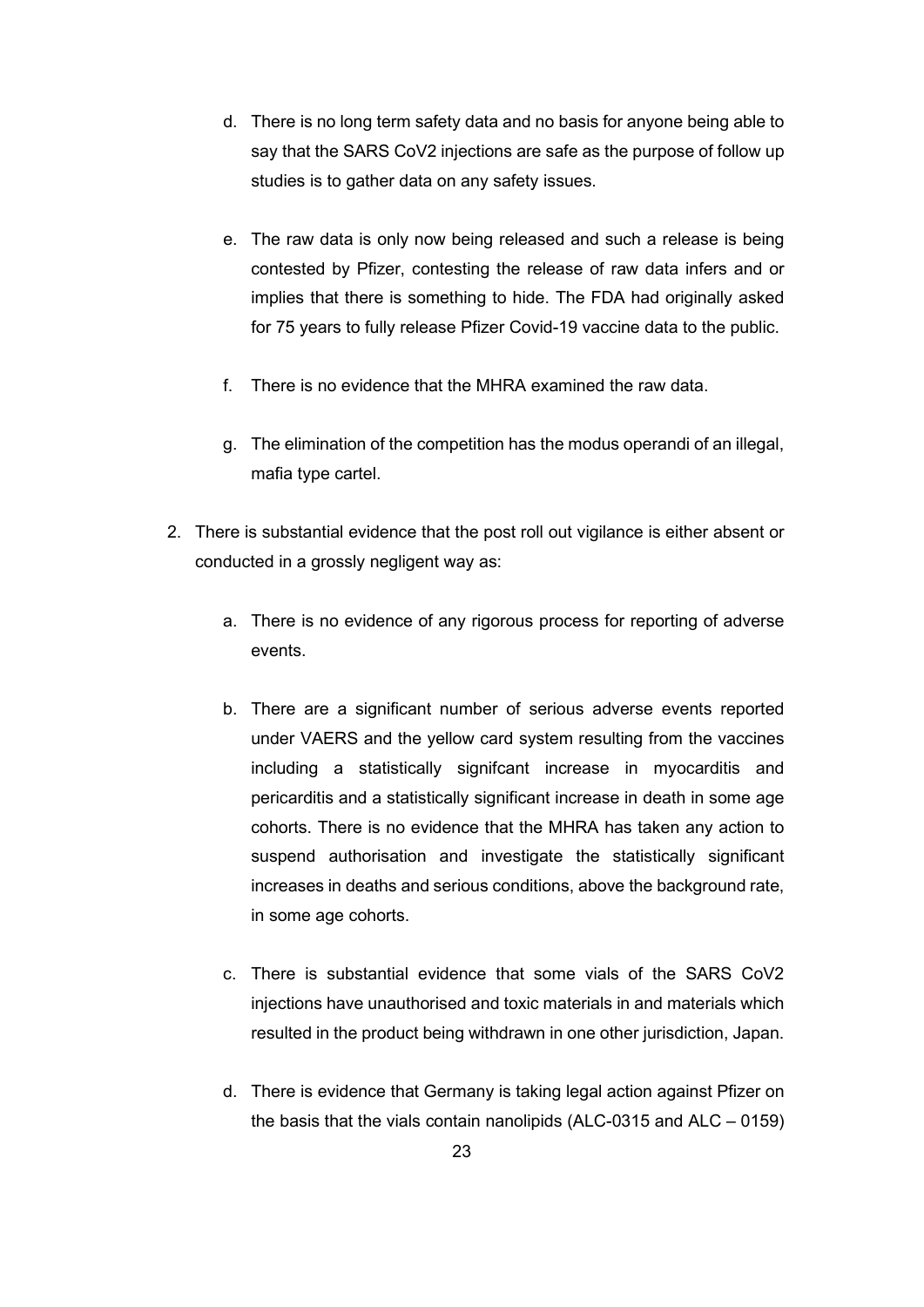which are substances that are not to be used on or in humans, but exclusively for research purposes.

- e. There is no evidence of any rigorous process for reporting of adverse events.
- f. Given that there is data that suggests the SARS CoV2 injections had negative efficacy since at least November 2021 withdrawing the products from the market at that point carried little to no risks.

### 3. **Rebuttal of points made by the Met Police**:

- 1. The Met has sought to frame the CRN as solely around suppression of information regarding the SARS CoV2 injection. That is not how the crimes were reported. The crimes that were reported are detailed at 1. In relation to the injections the crimes were based on the fact that even on the inadequate data from the yellow card system and VAERS the SARS CoV2 injections were causing injury and death to people who had very limited risk from SARS CoV2. Those people had felt compelled to have the SARS Cov2 injection based on an illegal fettering of the fundamental human right to decline a medical intervention. That fettering was implemented by the executive inverting the fundamental human right to informed consent by executive action, the issuing of guidance. It is established law that human rights cannot be removed by executive action. Instead of having the absolute right to decline a medical intervention for any reason, declining the SARS CoV2 medical intervention saw a reduction in rights to travel freely and to hold down an occupation. The government and agencies exerted unlawful undue influence on individuals' decision making. We all know someone who has had the SARS CoV2 injection to keep a job or to not have to self-isolate on return from air travel.
- 2. The Met has also sought to argue that the SARS CoV2 injections have been subject to "*stringent approval processes*." The Met has produced no evidence of these stringent approval processes. We assume the Met means authorisation process as the vaccines are emergency use authorised rather than approved. Any emergency use authorisation is conditional on there being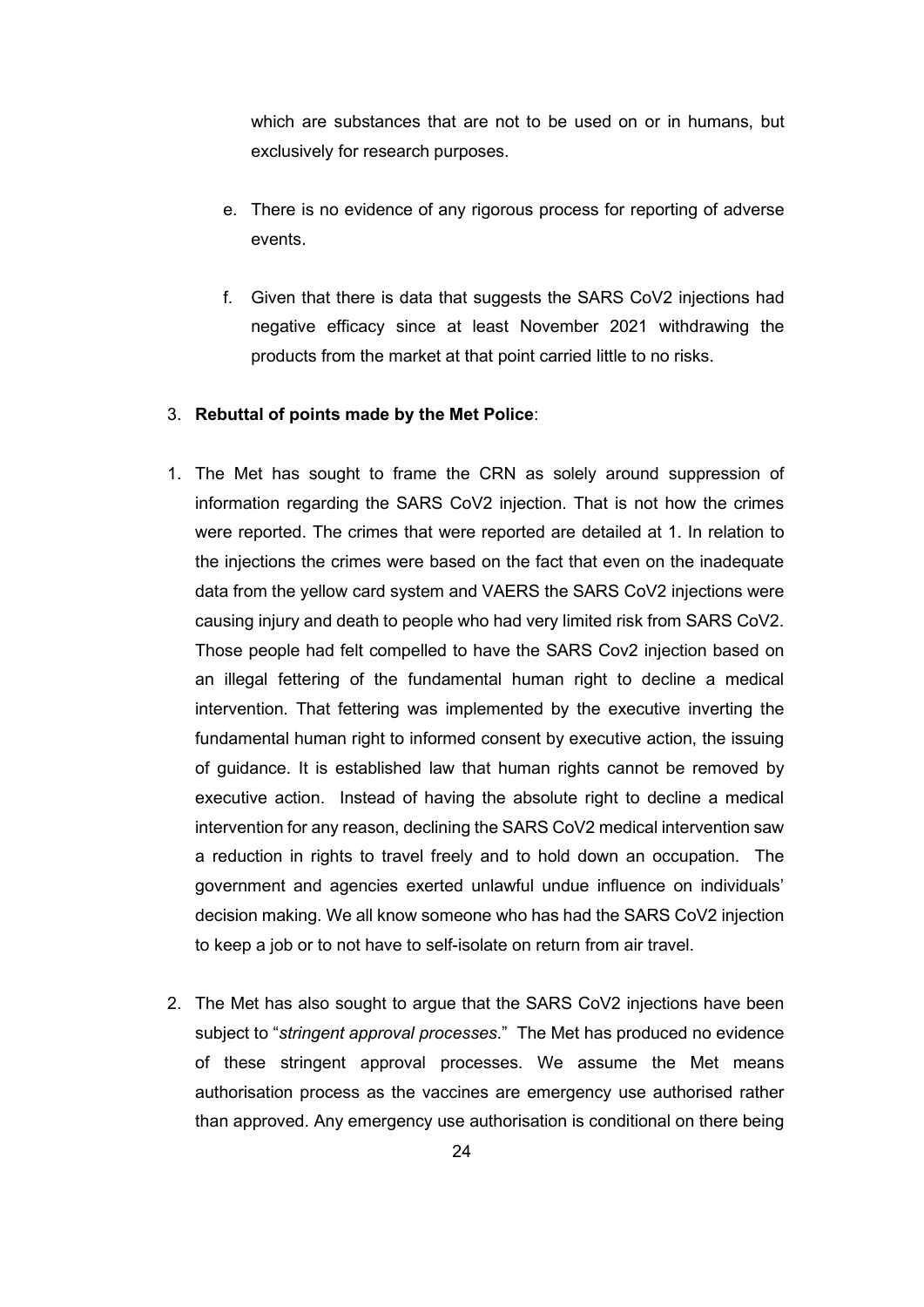no safe and effective alternatives. The Met has failed to mention this in any public statement.

- 3. The evidence supplied to the Met shows that had a stringent approval process been conducted by the MHRA the fraud reported by the BMJ would have been uncovered at the approval stage rather than 9 months later. Stringent approval processes unearth fraud.
- 4. Further, a stringent approval process would have queried the mode of action of the SARS CoV2 injections which elicit the wrong immune response according to Professor Sucharit Bhakdi.
- 5. A stringent approval process would have required the production of a biodistribution study to ensure that post-injection the spike protein remained at the injection site rather than be present in vital body organs.
- 6. A stringent approval process would have examined the raw RCT trial data with a fine toothed comb. The fact that Pfizer is contesting the release of the raw data suggests that there is something to hide.
- 7. The Met appears also not to have grasped that emergency use authorisation is subject to constant vigilance post authorisation. Regulation is constant rather than fixed.
- 8. Had stringent post authorisation vigilance been conducted by the MHRA the MHRA would have set up a robust adverse event reporting system. All the evidence in the Met's possession shows no such system was set up as NHS staff had not been trained in using such a system and evidence from GPs showed that yellow card reporting of adverse events was a difficult process.
- 9. Had stringent post authorisation vigilance been conducted by the MHRA SARS CoV2 injections would have been suspended to allow for investigation of serious adverse events, including bad batches and the presence of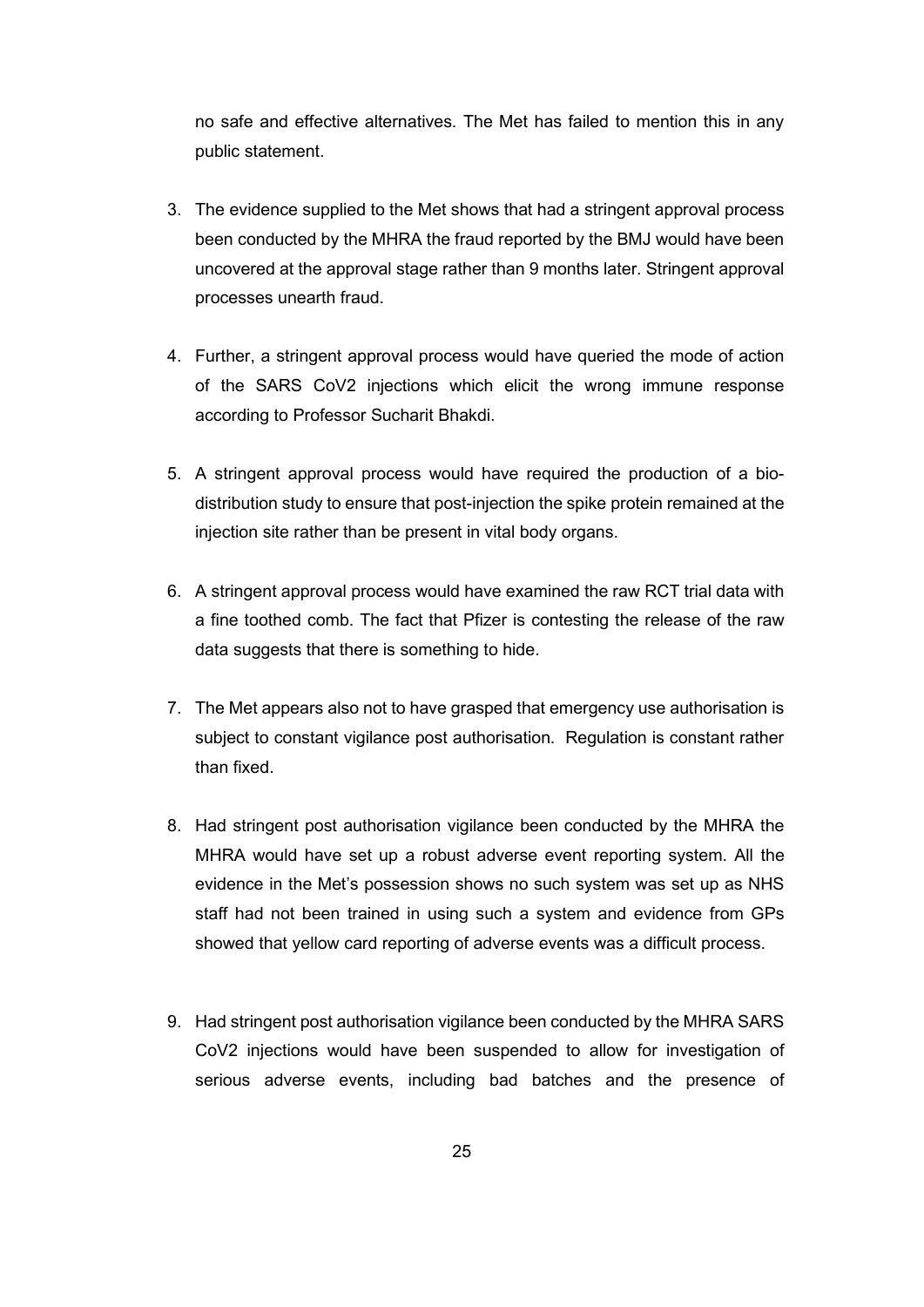unauthorised and toxic materials in vials. There is no evidence that the MHRA has taken any action to suspend authorisation pending further investigation.

10. The Met in their public statement also suggested *"In recent months, the existence of a crime reference number in relation to these allegations has been widely misrepresented as evidence of a criminal investigation or of findings of wrongdoing*". The Police Officers at Hammersmith Police station informed the Complainants on numerous occasions that an investigation was ongoing. At least two of those statements are recorded. There is no evidence that any of the Complainants have suggested that an investigation equates to findings of wrongdoing. The Complainants understand the process to be that if the evidence collected during a Police investigation is sufficient, that evidence is presented to the CPS for a decision on charging. If a suspect is charged and goes to trial a jury finds whether the evidence presented to the court establishes whether any defendant is guilty or not guilty of wrongdoing.

#### 4. **The conduct of the certain Met Police Officers**:

The following statements are made. If you disagree with any of them please give a reason for any disagreement:

- a. The Met is required to act in accordance with the law.
- b. The rule of law entails we are all equal before the law.
- c. In discharging the Met's duties Police Officers are:
	- i. Required to act without fear or favour. This means investigating any crime suspect no matter what position they hold.
	- ii. Required to honour their oath to uphold fundamental human rights.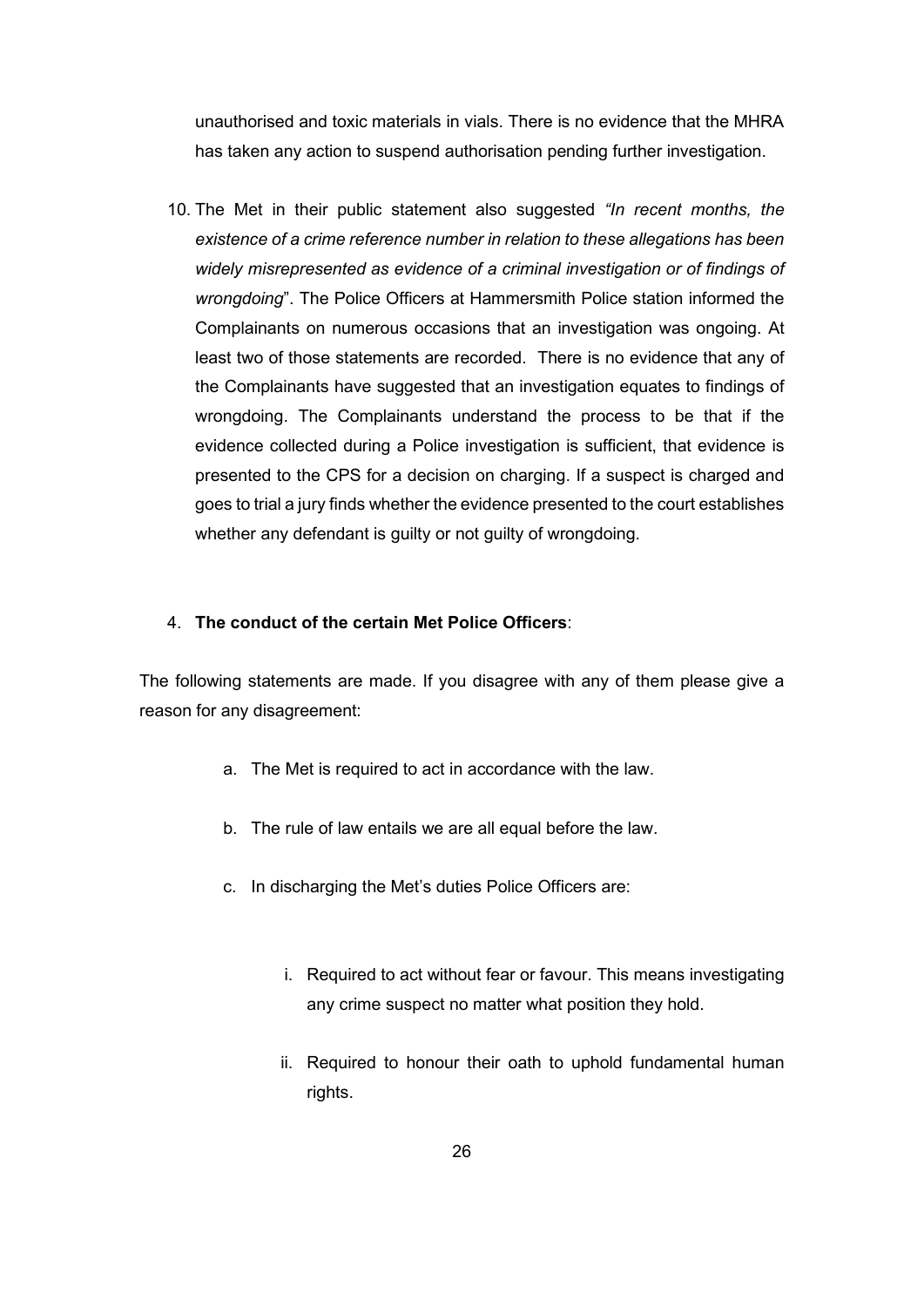- iii. Required to investigate crimes involving breaches of Convention Rights.
- d. The right to decline a medical intervention for any reason is a fundamental human right.
- e. It is unlawful for a government and or a government agency to subject an individual to unlawful undue influence to take a medical intervention.
- f. The fundamental human right to decline a medical intervention is even more important when the intervention in question is experimental, still in clinical trial and has been subject to numerous adverse events and when one of the makers of the intervention has been subject to criminal penalties for fraud.
- g. That the laws on informed consent are both national and international and are International Convention rights.
- h. That Met Commissioner Dick received an open letter dated 2 July 2021 to Sir Simon Stevens alleging criminal gross negligence and illegal conflicts of interest by the government in responding to the pandemic declared by the WHO. Met Commissioner Dick took no action on that letter.
- i. That the Met is in receipt of many witness statements from victims who complain of being subjected to either physical or psychiatric harm as a result of inhumane and or degrading requirements to have a medical intervention which is still in clinical trial, is experimental or novel and has caused numerous reports to be made on the Yellow Card system of serious adverse events. Adverse events following an injection are recorded as 1 in 50 by a German insurer.
- j. That alleged breaches of Convention Rights place a positive obligation on the Met to investigate particularly where those breaching Convention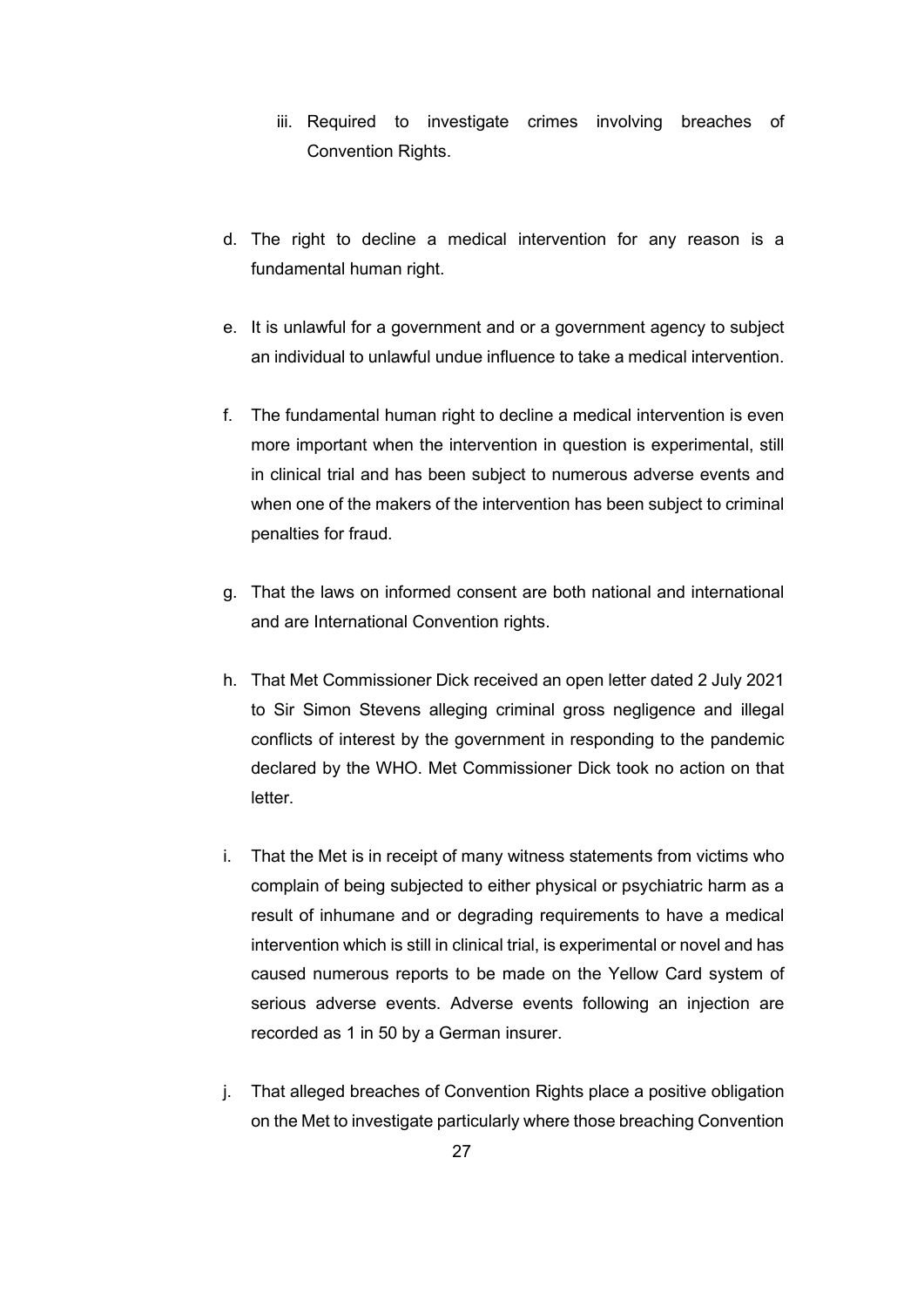rights are the state or agents of the state.<sup>[34](#page-27-0)</sup> Any failure to investigate renders the Met liable for such a failure.

- k. Police Officers at Hammersmith Police station informed the Complainants that an investigation was ongoing.
- l. A Police Officer at Hammersmith Police station made an untrue statement on the CRN file on 27 January 2022.
- m. That none of the witnesses or Complainants have been contacted by the Met to be interviewed.
- n. That the Complainants have not been informed that any Police Officer has recused themselves from the investigation or evidence review owing to a conflict of interest, for example belonging to the freemasons or being a graduate of Common Purpose.
- o. That senior officers within the Met have a policy to encourage vaccination of Police Officers with the SARS CoV2 injection and are therefore aligned with government policy which is subject to an ICC referral as well as a CRN. There is no evidence that that bias has been recognised.
- p. That the Complainants have evidence that Police Officers who query a Police Force's policy on SARS CoV2 injections are marginalised and their detailed criticisms of the policy are not dealt with by senior officers.
- q. That the Complainants have not been informed whether or not the Met has sought guidance from the Crown Prosecution Service.

<span id="page-27-0"></span><sup>34</sup> <https://www.supremecourt.uk/cases/docs/uksc-2015-0166-press-summary.pdf>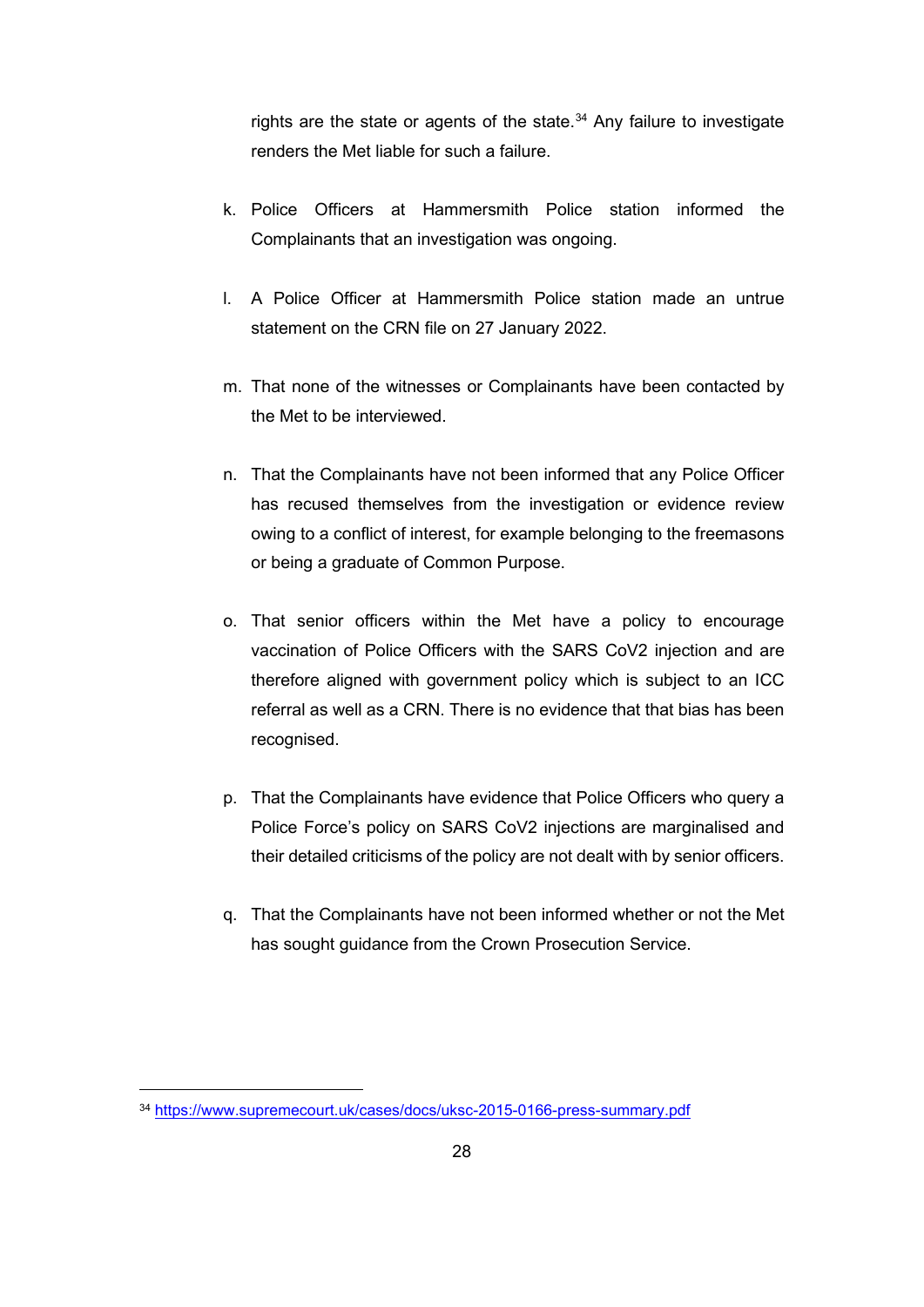- r. That senior officers within the Met have aligned themselves with and supported government policy which is now subject to both an ICC referral as well as a CRN.
- s. That the first time the Complainants knew a Superintendent was allocated to the CRN was on 22 February 2022 when the Superintendent sent the letter stating that no further action was to be taken.
- t. That making untrue statements to Complainants amounts to misconduct.
- u. That communicating publicly that the CRN only relates to suppression of information relating to the SARS CoV2 injection amounts to misconduct.
- v. That failing to investigate where there is a positive obligation to investigate amounts to misconduct.
- w. That Police Officers failing to declare interests and recuse themselves from being involved in the review of evidence amounts to misconduct given that members of certain organisations such as freemasons and or Common Purpose are within scope of the CRN.